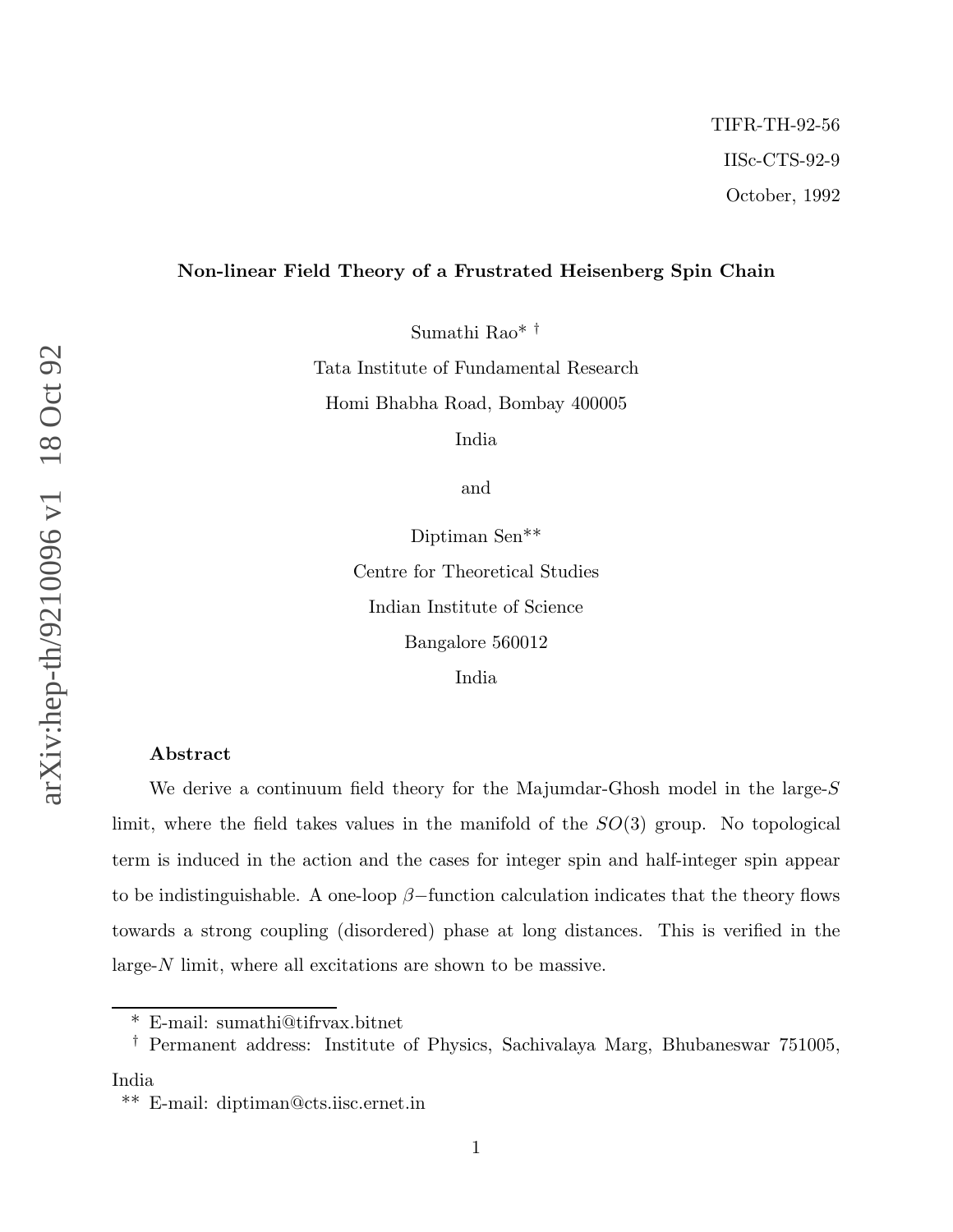## 1. Introduction

The study of quantum spin models - quantum antiferromagnets in particular - has attracted a great deal of interest [ 1 - 4 ] , ever since it was recognised that the ground state properties of the Heisenberg antiferromagnet (AFM) and its generalisations in two dimensions could be relevant to high  $T_c$  superconductors [5]. One widely used method of analysis which is applicable in the long-wavelength limit has been the continuum field theory approach, wherein an approximate field theory is derived for the quantum AFM in the large- $S$  limit and the properties of the ground state are obtained using standard field theory techniques.

For one-dimensional quantum spin chains, the field theory approach led to some interesting and unexpected results. By mapping the Heisenberg AFM to a non-linear sigma model defined on the manifold of  $S^2$ , Haldane [1, 2] argued that an integer spin system would have a ground state with massive excitations and exponential disorder, but a halfinteger spin system would have massless excitations and algebraic order. The distinction between integer spins and half-integer spins was shown to be caused by the presence of a topological term in the action. In two dimensions, however, for the Heisenberg AFM on bipartite lattices, the current understanding  $\lceil 3, 4 \rceil$  is that no topological term is induced in the effective long-distance action and the system always exhibits long-range N $\acute{e}$ el order (at zero temperature) with massless excitations.

However, for frustrated spin systems in both one and two dimensions, the ground states have not yet been conclusively determined. It has been plausibly argued that the frustrated  $J - J'$  model (with both nearest-neighbour and next-nearest-neighbour couplings) on bipartite two-dimensional lattices would have a flux-phase ground state [ 6 ]. Another example of a two-dimensional frustrated model - the Heisenberg AFM on a triangular lattice - has been studied  $\lceil 7 \rceil$  in the field theory limit. It was shown there that no topological term is induced and no distinction between integer and half-integer spins is observed.

In one dimension, the Majumdar-Ghosh model [8], which has both nearest-neighbour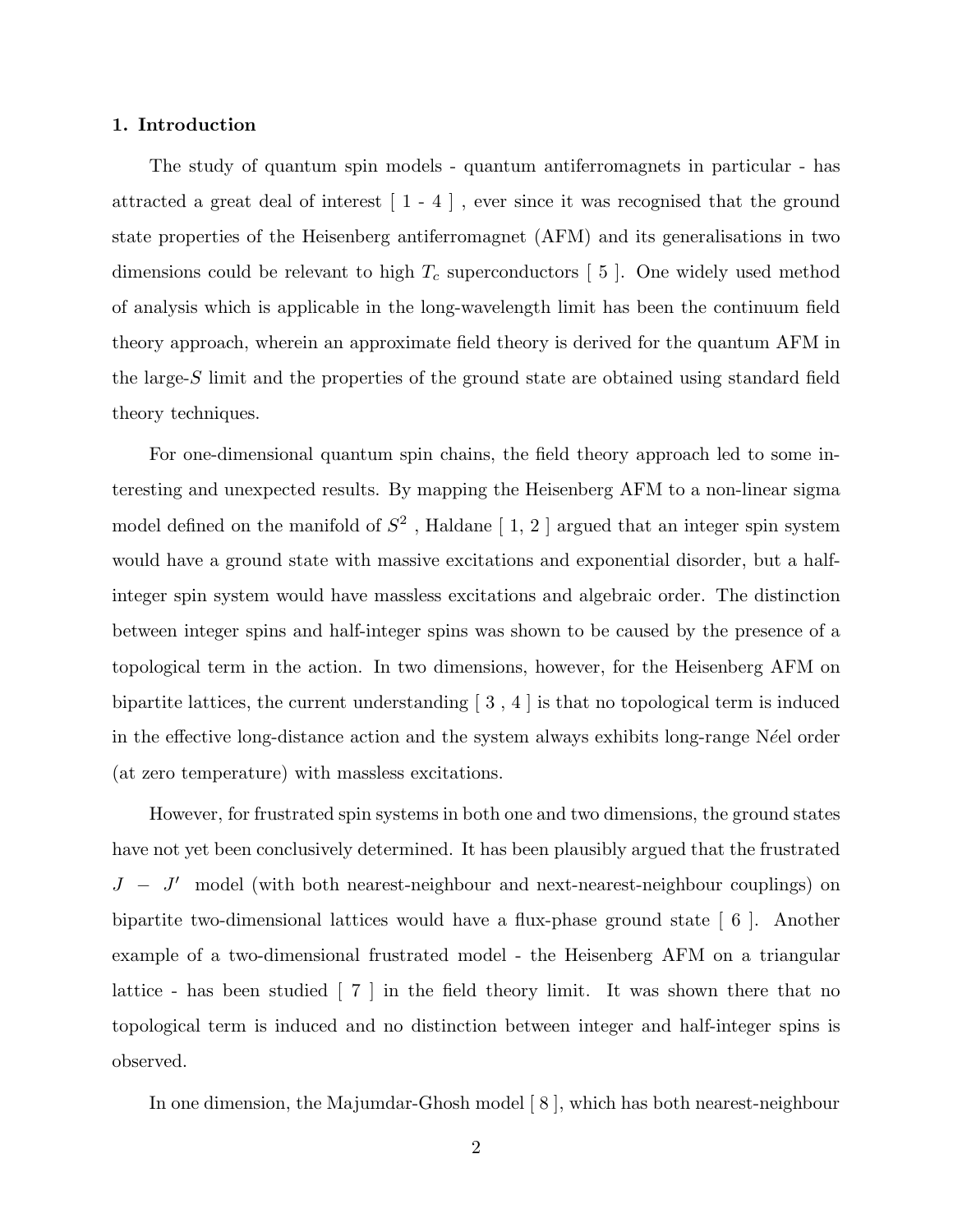and next-nearest-neighbour couplings with a particular ratio of their strengths, is a specific example of a frustrated spin system. This model has been solved for  $S = 1/2$  and has been shown to have doubly degenerate valence bond ground states with massive excitations [ 8 ]. However, frustrated spin models in one dimension have not yet been studied from a field theoretic point of view. In this paper, we shall address ourselves to a study of the Majumdar-Ghosh model in the large-S, long-wavelength limit. We shall derive an appropriate field theory for the model and analyse it. In Sec. 2, we briefly review the results from the spin wave, field theory and large-N approaches to the unfrustrated Heisenberg AFM. In Sec. 3, we study the Majumdar-Ghosh model in detail. We derive a spin wave theory about the classical ground state using Villain's approach [ 9 ] and show that the model has three spin wave modes, with two of them having the same velocity and the third having a higher one. We derive a continuum field theory for the model in the large-S, long-wavelength limit and discuss its symmetries. No topological term is induced in the action. Hence the long-wavelength theory appears to be indifferent to the distinction between integer and half-integer spins. We then perform a one-loop  $\beta$ -function analysis of the field theory which indicates that the system flows towards a disordered phase at long distances. Finally, we generalise the field theory to an appropriate large- $N$  field theory and show that a saddle-point approximation indicates that all the excitations are massive. In Sec. 4, we summarise the evidence offered in the earlier sections and present our conclusions.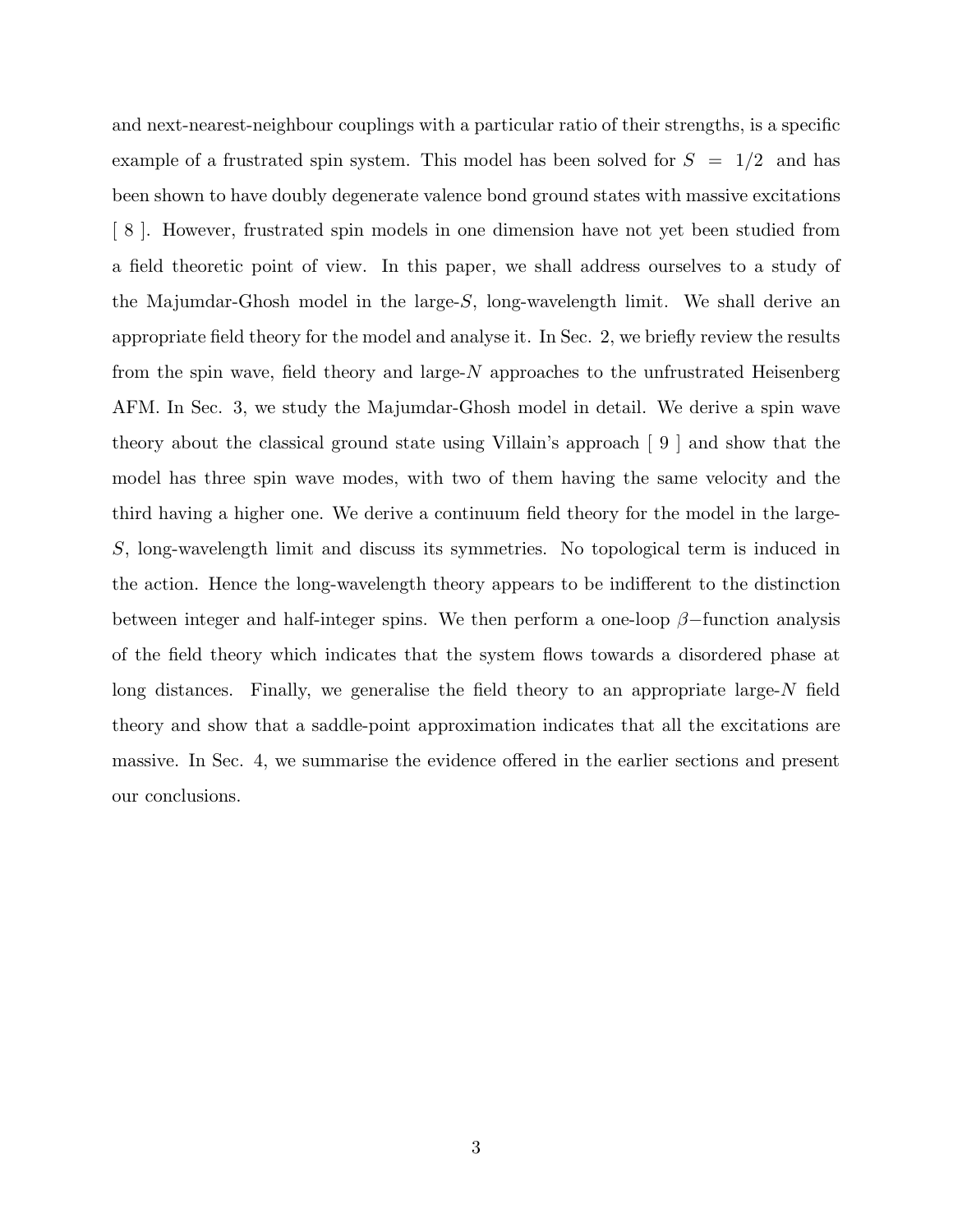## 2. The Heisenberg Antiferromagnet

In this section, we shall briefly review  $\left[1, 2\right]$  the study of the simplest spin chain the nearest-neighbour Heisenberg AFM - given by the Hamiltonian

$$
H = J \sum_{\langle i,j \rangle \in n.n} \mathbf{S}_i \cdot \mathbf{S}_j \tag{2.1}
$$

with  $J > 0$ . The classical ground state (Néel state) of this model has neighbouring spins antiparallel. The standard spin-wave analysis can be carried out about this ground state using the Holstein-Primakoff transformation [ 10 ]

$$
S_i^z = S - a_i^{\dagger} a_i
$$
  
\n
$$
S_i^- = a_i^{\dagger} (2S - a_i^{\dagger} a_i)^{1/2} \approx \sqrt{2S} a_i^{\dagger}
$$
  
\n
$$
S_i^+ = (2S - a_i^{\dagger} a_i)^{1/2} a_i \approx \sqrt{2S} a_i
$$
\n(2.2)

where the second approximate equality is true in the large- $S$  limit. Two spin-wave modes are found at  $k = 0$  and  $k = \pi$  satisfying the relativistic dispersion  $E = ck$  with  $c = 2JSa$ . However, it is well-known  $\begin{bmatrix} 11 \end{bmatrix}$  that there exists no long-range order in one dimension, due to infra-red divergences in the theory. Hence, a small fluctuation analysis about an ordered state is plagued with infinities and breaks down in the disordered phase.

The next approach is the continuum field theory approach initiated by Haldane [ 1 ], which led to the startling result that integer spins have massive modes and exponential disorder, whereas half-integer spins have massless modes and algebraic order. Here, however, we shall follow Affleck's [ 2 ] method to obtain the field theory. Continuum fields  $\vec{\phi}$ and l are defined as

$$
l_{2i+1/2} = \frac{(S_{2i} + S_{2i+1})}{2a} \equiv l(x)
$$
  
and  $\vec{\phi}_{2i+1/2} = \frac{(S_{2i} - S_{2i+1})}{2S} \equiv \vec{\phi}(x)$  (2.3)

where  $\alpha$  is the lattice spacing. These variables satisfy the identities

$$
1 \cdot \vec{\phi} = 0
$$
  
and  $\vec{\phi}^2 = 1 + \frac{1}{S} - \frac{a^2 \mathbf{l}^2}{S^2}$  (2.4)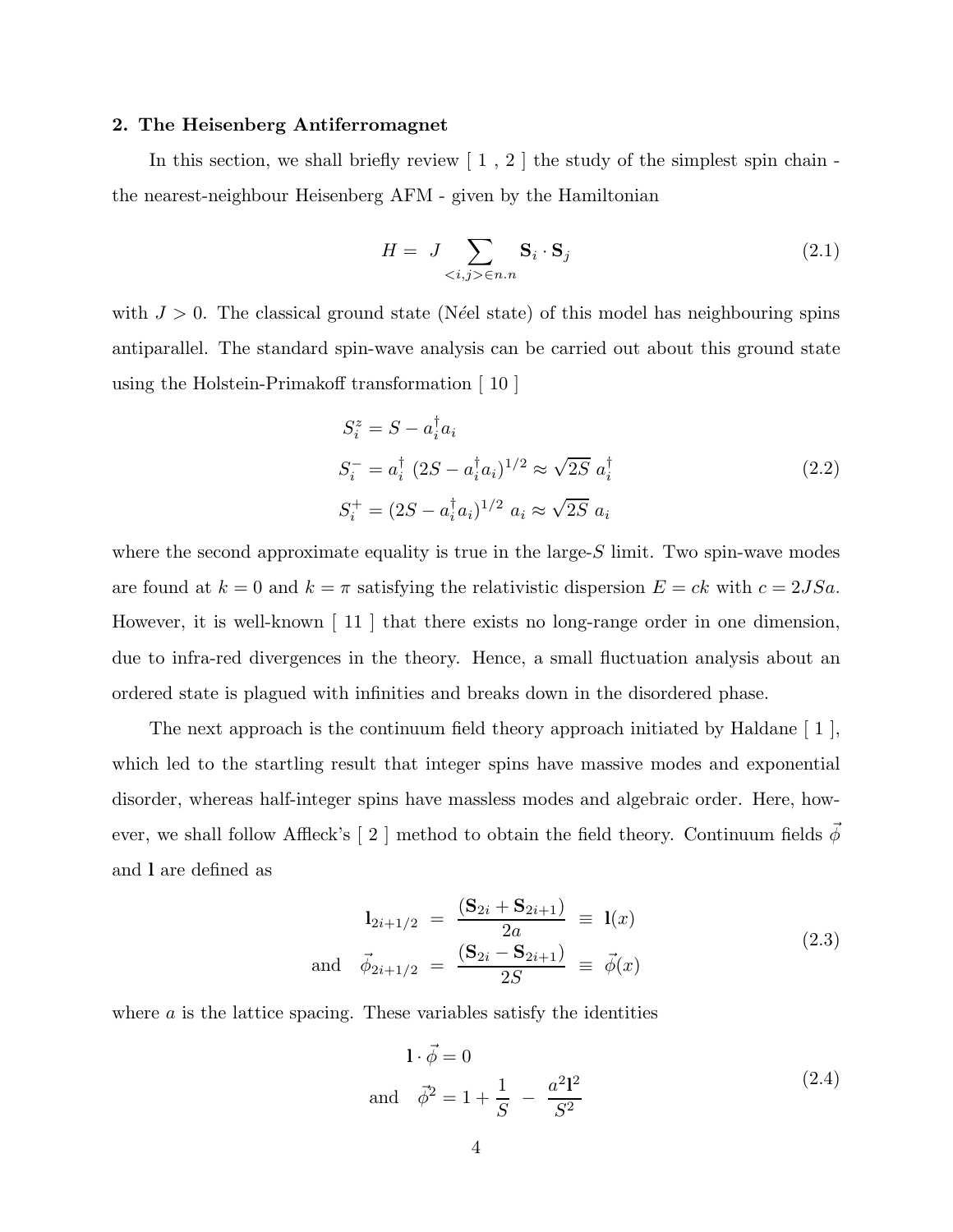so that in the large-S limit,  $\vec{\phi}^2 = 1$ , - *i.e.*,  $\vec{\phi}$  takes values on the manifold of the sphere  $S<sup>2</sup>$ . The commutation relations for the spins imply that the fields satisfy the commutation relations given by

$$
[l_{\alpha}, l_{\beta}] = i\epsilon_{\alpha\beta\gamma} l_{\gamma} \delta(x - y)
$$
  
\n
$$
[l_{\alpha}, \phi_{\beta}] = i\epsilon_{\alpha\beta\gamma} \phi_{\gamma} \delta(x - y)
$$
  
\n
$$
[\phi_{\alpha}, \phi_{\beta}] = 0
$$
\n(2.5)

which indicates that  $\mathbf{l}(x)$  can be identified as the angular momentum of the field  $\vec{\phi}$  constructed as  $1 = \vec{\phi} \times \vec{\pi}$ , (where  $\vec{\pi}$  is the canonically conjugate momentum to  $\vec{\phi}$ ). The Hamiltonian in Eq. (2.1) can be rewritten in terms of these fields and expanded in a derivative expansion. In the long-wavelength limit, we only need to keep terms upto two space-time derivatives. In fact, for l, since it is already proportional to  $\vec{\pi}$ , we only need to keep terms upto  $l^2$ ,  $\dot{l}$  and  $\dot{l}'$ , where the dot and prime denote time and space derivatives respectively. In this limit, the Hamiltonian can be reexpressed as

$$
H = \int dx \, \left[ \, \frac{cg^2}{2} \, \left( \, 1 + \frac{S}{2} \, \vec{\phi} \, ' \, \right)^2 \, + \, \frac{c}{2g^2} \, \vec{\phi} \, ' \, ^2 \, \right] \tag{2.6}
$$

where  $c = 2JSa$  is the spin-wave velocity and the coupling constant  $g^2 = 2/S$ , so that large-S corresponds to weak coupling.

This Hamiltonian in Eq. (2.6) follows from the Lagrangian given by

$$
\mathcal{L} = \frac{\dot{\vec{\phi}}^2}{2cg^2} - \frac{c\vec{\phi}^{\,\prime\,2}}{2g^2} + \frac{S}{2}\vec{\phi}\cdot\vec{\phi}^{\,\prime} \times \dot{\vec{\phi}} \tag{2.7}
$$

where the field  $\vec{\phi}$  is subject to the constraint  $\vec{\phi}^2 = 1$ . Setting the spin-wave velocity  $c = 1$ , the action can be written in a relativistically invariant way as

$$
S = \int d^2x \left[ \frac{1}{2g^2} \partial_\mu \vec{\phi} \cdot \partial^\mu \vec{\phi} + \frac{\theta}{8\pi} \epsilon^{\mu\nu} \vec{\phi} \cdot \partial_\mu \vec{\phi} \times \partial_\nu \vec{\phi} \right]
$$
(2.8)

with  $\theta = 2\pi S$ . The  $\theta$  term can actually be shown to be a total derivative, which affects neither the classical equations of motion nor the perturbative Feynman rules. However, it does have a topological significance. On compactified Euclidean space, both  $x_{\mu}$  and  $\vec{\phi}$  can be represented as points on a sphere  $S^2$ . The functional

$$
Q(\vec{\phi}) = \frac{1}{8\pi} \int d^2x \ \epsilon^{\mu\nu} 8 \left[ \vec{\phi} \cdot \partial_{\mu} \vec{\phi} \times \partial_{\nu} \vec{\phi} \right] \equiv Q \tag{2.9}
$$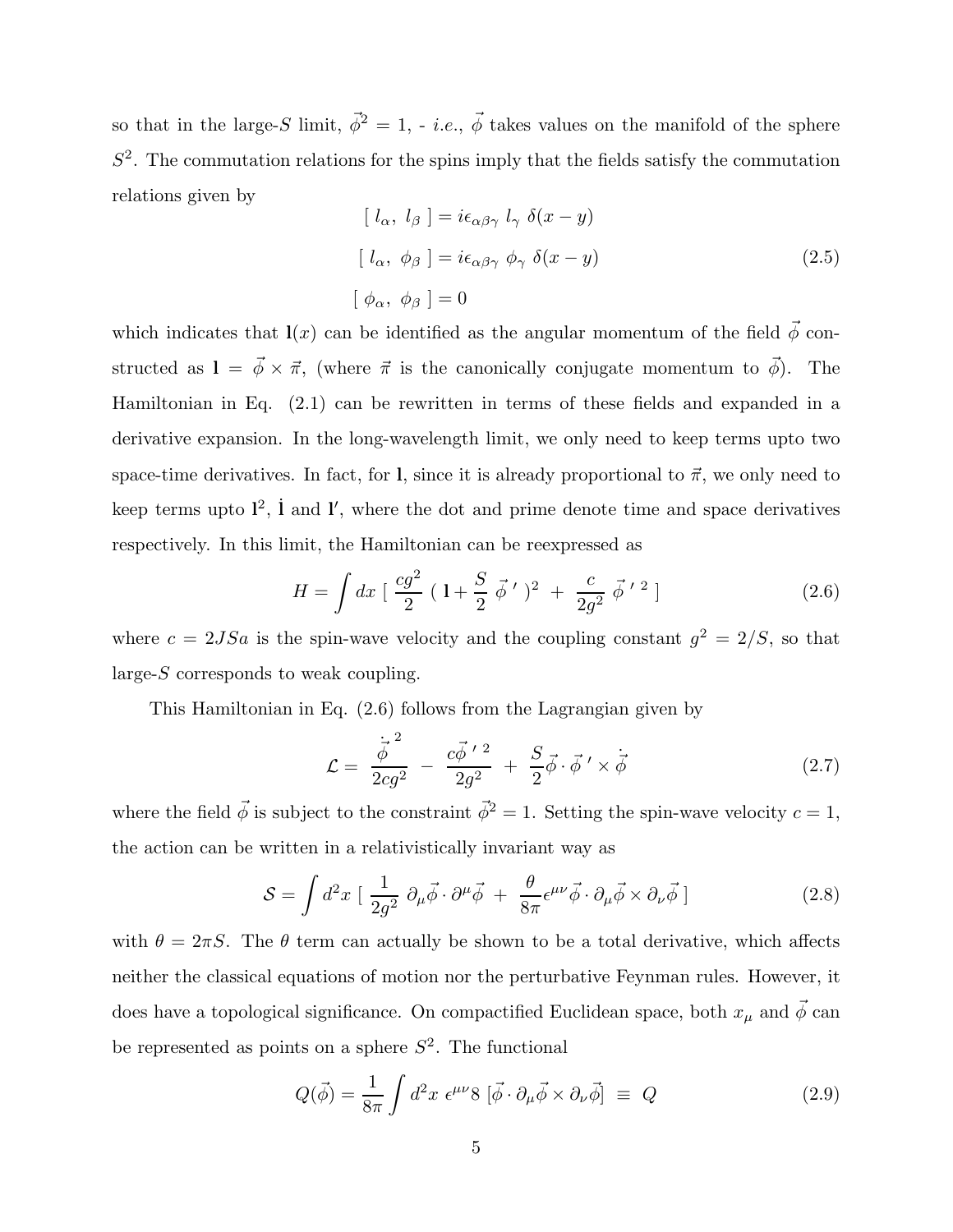measures the winding of the sphere  $S^2(\vec{\phi})$  onto the sphere  $S^2(x_\mu)$  and is always quantised as an integer for any field configuration, since  $\Pi_2(S^2) = Z$ . Thus, for integer values of S, the contribution of the topological term to the path integral is given by  $e^{-2\pi i SQ} = 1$ . *i.e.*, it is irrelevant. The action in Eq.  $(2.8)$  without the topological term is well-known to describe a theory which flows to a strong coupling, massive phase with masses of the order  $e^{-\pi S}$ . But for half-integer spins, the topological term  $e^{-2\pi iSQ} = e^{-i\pi Q}$  is either  $+1$  or  $-1$ depending on the value of Q and is certainly relevant. In that case, the topological term cannot be ignored. The current understanding  $\lceil 2 \rceil$  is that the action in Eq.  $(2.8)$  with a topological term is actually massless and describes a conformally invariant field theory with algebraic order  $-$  *i.e.*, with a power-law fall-off of correlation functions.

The result that the field theory in Eq. (2.8) describes a massive phase can also be confirmed by generalising the  $S^2$  manifold of the  $\vec{\phi}$  field to an  $S^N$  manifold and then studying the large- $N$  limit of the field theory. The appropriate Lagrangian is given by

$$
\mathcal{L} = \frac{N}{2g^2} \left[ \partial_{\mu} \vec{\phi} \cdot \partial^{\mu} \vec{\phi} + i \lambda (\vec{\phi}^2 - 1) \right]
$$
 (2.10)

where the constraint has been enforced using an explicit Lagrange multiplier field. We can now integrate out  $\vec{\phi}$  and obtain

$$
\mathcal{S}_{\text{eff}}(\lambda) = \frac{N}{2} \left[ -\int d^2 x \, \frac{i\lambda}{g^2} + \text{tr} \ln \left( -\partial^2 + i\lambda \right) \right]. \tag{2.11}
$$

In the large-N limit, we can ignore fluctuations of  $\lambda$  and evaluate  $\mathcal{S}_{\text{eff}}(\lambda)$  at the saddle-point defined by  $\partial \mathcal{S}_{\text{eff}}/\partial \lambda = 0$ . We find that the saddle-point equation gives

$$
\frac{1}{g^2} = \frac{1}{2\pi} \ln \frac{\Lambda}{m}
$$
\n(2.12)

where  $\Lambda$  is an ultra-violet cut-off. This determines the mass parameter m in terms of the cut-off and the bare parameter  $q$  as

$$
m = \Lambda e^{-2\pi/g^2} = \Lambda e^{-\pi S} \tag{2.13}
$$

which agrees with the expectation from the one-loop renormalisation group flow.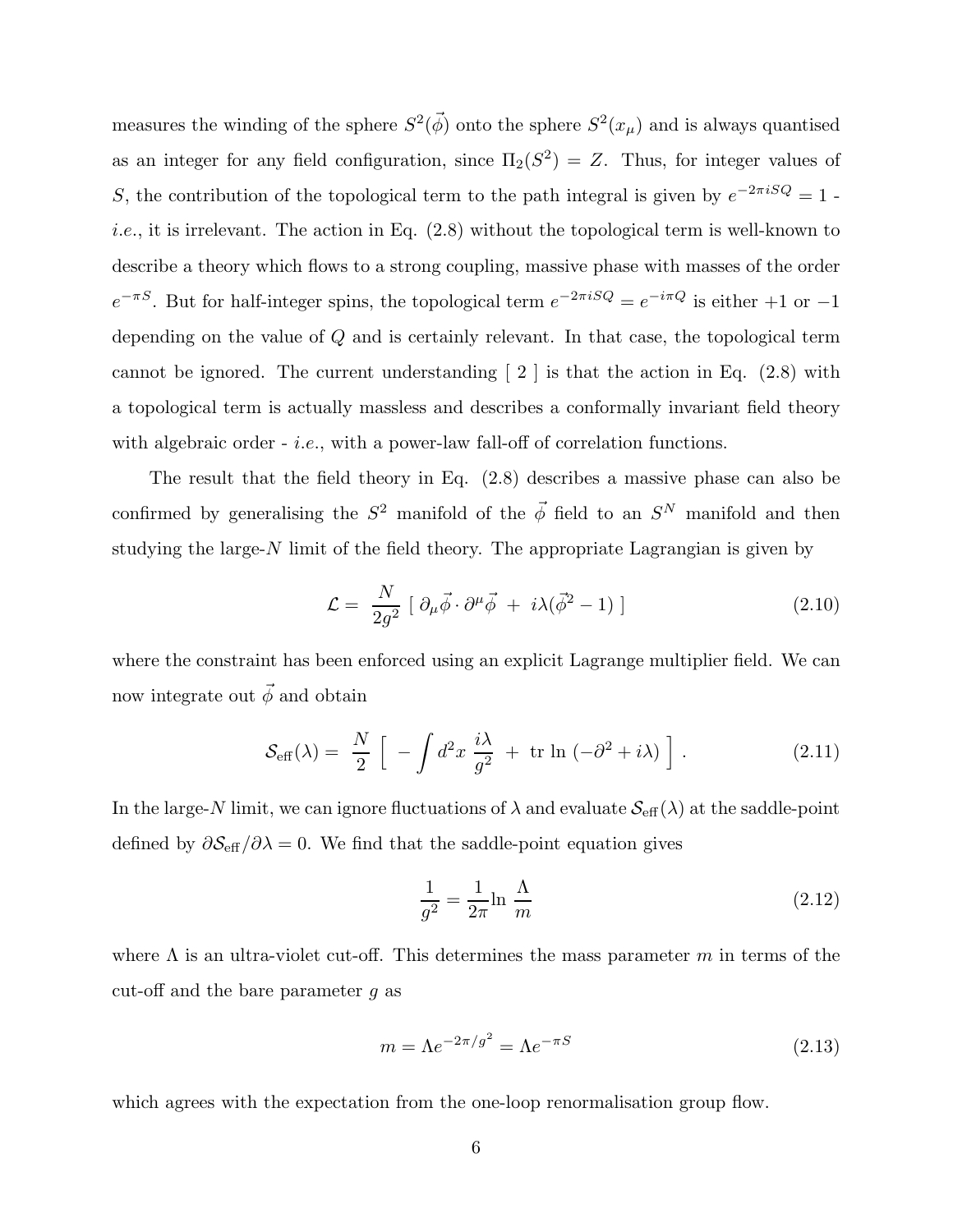Thus, the current understanding of the Heisenberg AFM spin chain is that both for integer and half-integer spins, there exists short-range order, but for integer spins, at large distances, long-wavelength fluctuations destroy the order. For half-integer spins, even in the long-distance regime, excitations are massless and there exists algebraic order.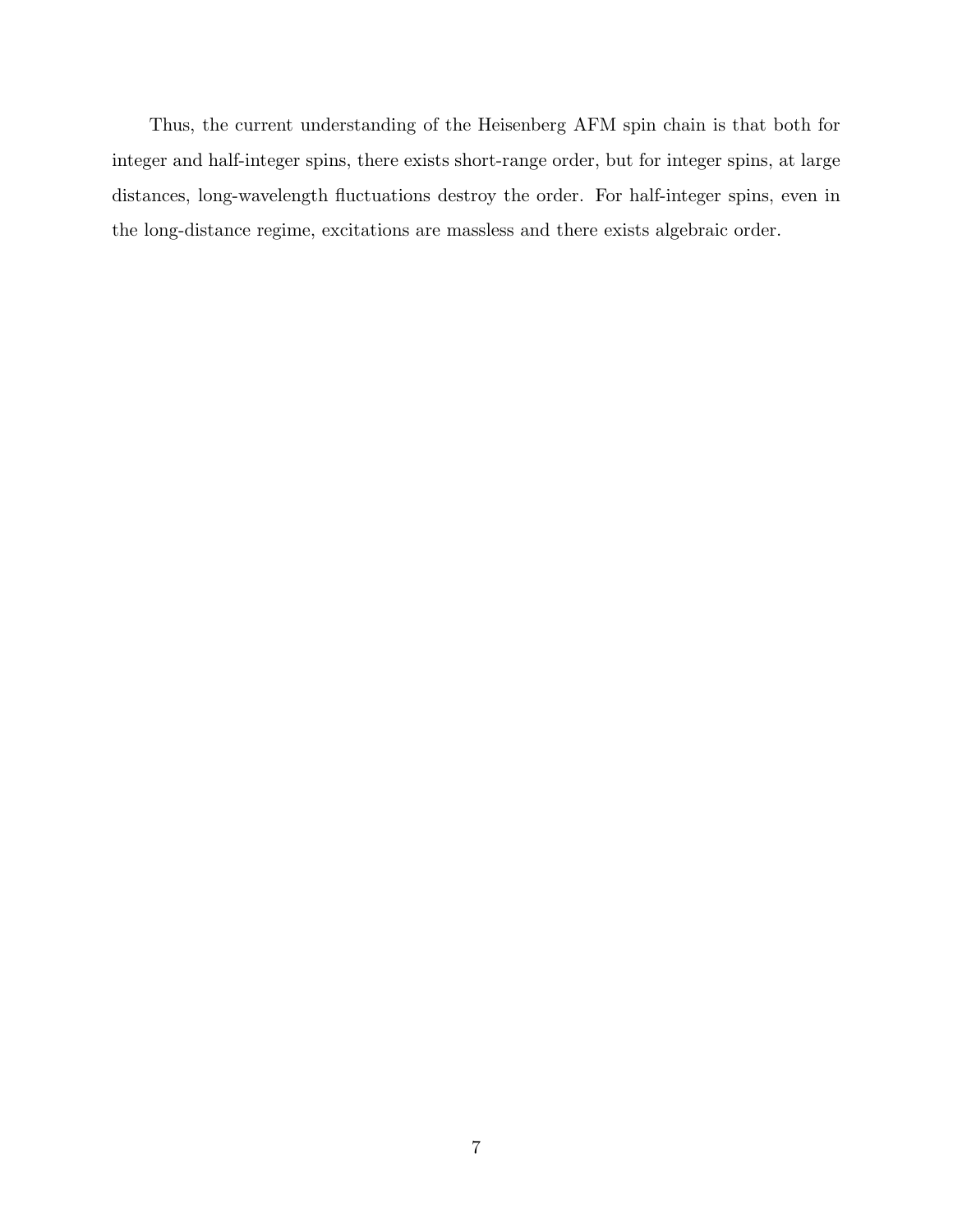#### 3. The Majumdar-Ghosh Model

The Hamiltonian for the Majumdar-Ghosh model is given by

$$
H = J \sum_{i} \mathbf{S}_{i} \cdot [\mathbf{S}_{i+1} + \frac{1}{2} \mathbf{S}_{i+2}] \tag{3.1}
$$

The classical (  $S\rightarrow\infty$  ) ground state must have any three neighbouring spins adding upto zero. This can be seen by recasting the Hamiltonian in Eq. (3.1) as

$$
H = \frac{J}{4} \sum_{i} (S_{i} + S_{i+1} + S_{i+2})^{2} + constant
$$
 (3.2)

For this to hold all along the chain, the spins must lie on a plane and must successively twist by  $2\pi/3$  as shown in Fig. 1.

For  $S = 1/2$ , this model has dimerised ground states which are just products of local singlet pairs. Since each spin can form a singlet by pairing with its neighbour to the left or with its neighbour to the right, it is clear that two such ground states are possible. These states were proven to be exact ground states by Majumdar and Ghosh. Later, it was shown  $\mid 12 \mid$  that these two states are the only ground states and that there exists a gap in the spectrum.

However, the model remains unsolved for all higher spins. Here we shall obtain the ground state properties of the model in the large-S, long-wavelength limit. Even though naive spin-wave analysis is inadequate because of infra-red divergences in one-dimensional systems, we perform a spin wave analysis to obtain the spin wave modes and their velocities. The purpose of this calculation is to have a check on the field theory formulation. This is done in Sec. (A). In Sec. (B), we derive the field theory, discuss its symmetries and show that it reproduces the spin-wave calculations in the appropriate limit. In Sec. (C), we study the renormalisation group flows of the coupling constants. The global symmetries of the field theory allow for four independent coupling constants. We study the flow of these couplings by deriving the one-loop  $\beta$ -functions and integrating them numerically. We obtain the scale at which a transition to the strong coupling (disordered) phase occurs. Finally, in Sec.  $(D)$ , we show that in the large-N limit, all excitations become massive.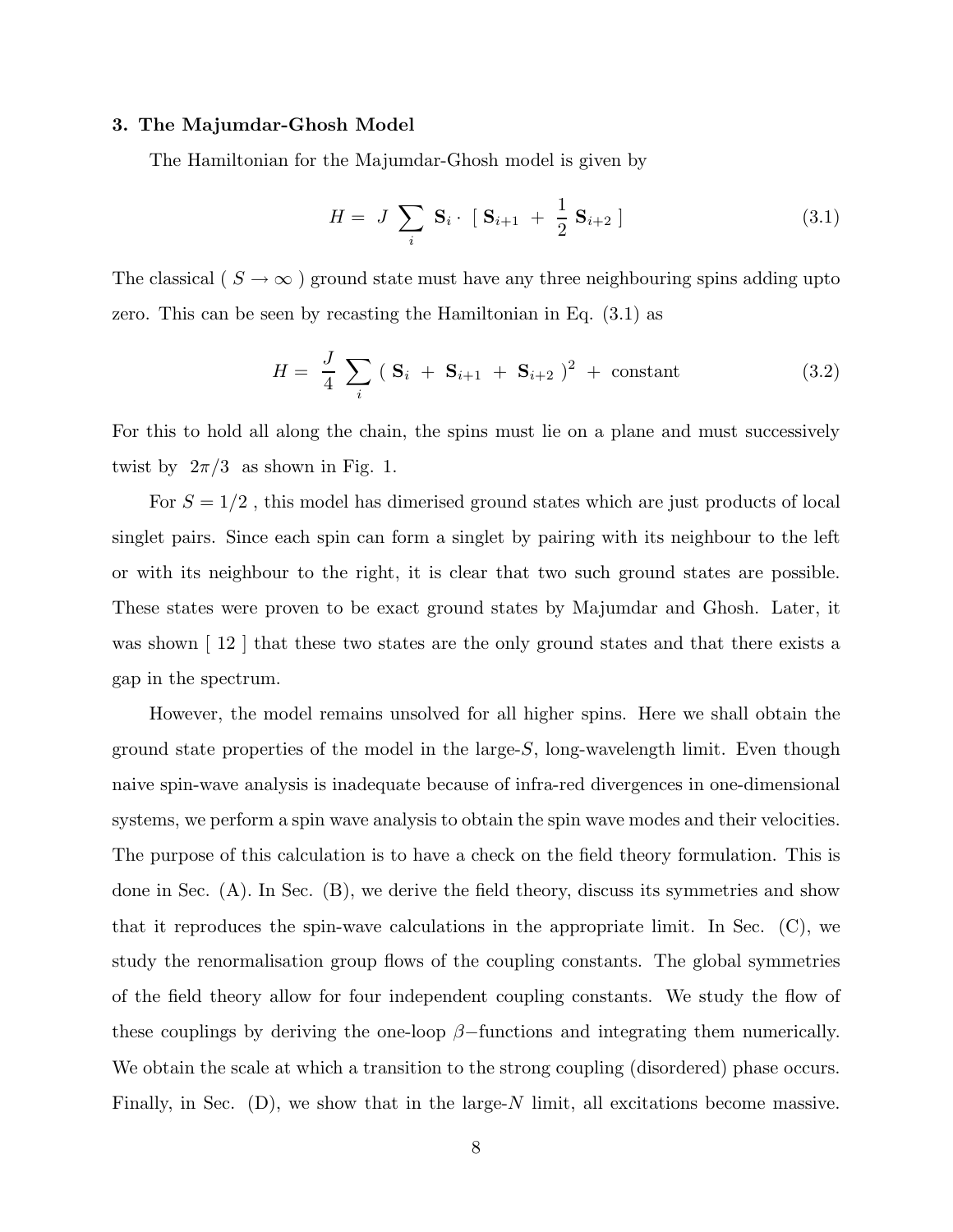This confirms the fact that the theory is in the disordered phase in the long-wavelength limit.

## Sec. (A): Spin-wave Analysis

Since the classical ground state of the Majumdar-Ghosh Hamiltonian is planar, it is more convenient to obtain the spin-wave theory by parametrising  $\lfloor 13 \rfloor$  the spin operators in terms of Villain's variables [ 9 ], rather than the usual Holstein-Primakoff variables. The spin variables at each site are expressed in terms of two conjugate variables  $S_i^z$  and  $\varphi_i$  as

$$
S_i^+ = e^{i\varphi_i} \left[ (S + \frac{1}{2})^2 - (S_i^z + \frac{1}{2})^2 \right]^{1/2}
$$
  
\n
$$
S_i^- = \left[ (S + \frac{1}{2})^2 - (S_i^z + \frac{1}{2})^2 \right]^{1/2} e^{-i\varphi_i}
$$
  
\n
$$
S_i^z = \frac{1}{i} \frac{\partial}{\partial \varphi_i}
$$
\n(3.3)

The periodic operator  $\varphi_i$  (  $\varphi_i$  =  $\varphi_i$  +  $2\pi$  ) satisfies the commutation relation

$$
[\varphi_i, \frac{S_j^z}{S}] = \frac{i}{S} \delta_{ij} . \qquad (3.4)
$$

In the large-S limit, the discreteness of  $S_i^z$  /S and the periodicity of  $\varphi_i$  can be neglected and  $S_i^z$  and  $\varphi_i$  can be thought of as canonically conjugate, continuous momentum and position operators. In the classical ( $S \to \infty$ ) limit, in fact,  $S_i^z / S \to 0$  and  $\varphi_i$  is fixed at its classical value  $\bar{\varphi}_i$ , which is the angle made by the classical spin relative to the xaxis. The large-S approximation involves a systematic  $1/S$  expansion around this classical ground state.

For the Majumdar-Ghosh Hamiltonian, from Fig. 1, it is clear that  $\bar{\varphi}_i - \bar{\varphi}_j$  for any two neighbouring spins is always  $2\pi/3$ . Let us now compute the spin wave spectrum for the Hamiltonian by expanding the square roots in Eq. (3.3) and keeping terms only upto order  $1/S$ , and by expanding the angles  $\varphi_i$  to quadratic order about  $\bar{\varphi}_i$  - *i.e.* we have

$$
S_i^+ \simeq e^{i\bar{\varphi}_i} \left( S + \frac{1}{2} \right) \left( 1 + i\theta_i \ - \ \frac{\theta_i^2}{2} \right) \left( 1 \ - \ \frac{1}{2} \frac{(S_i^z + \frac{1}{2})^2}{(S + \frac{1}{2})^2} \right)
$$
  
\n
$$
S_i^- \simeq e^{-i\bar{\varphi}_i} \left( S + \frac{1}{2} \right) \left( 1 - i\theta_i \ - \ \frac{\theta_i^2}{2} \right) \left( 1 \ - \ \frac{1}{2} \frac{(S_i^z + \frac{1}{2})^2}{(S + \frac{1}{2})^2} \right)
$$
\n
$$
(3.5)
$$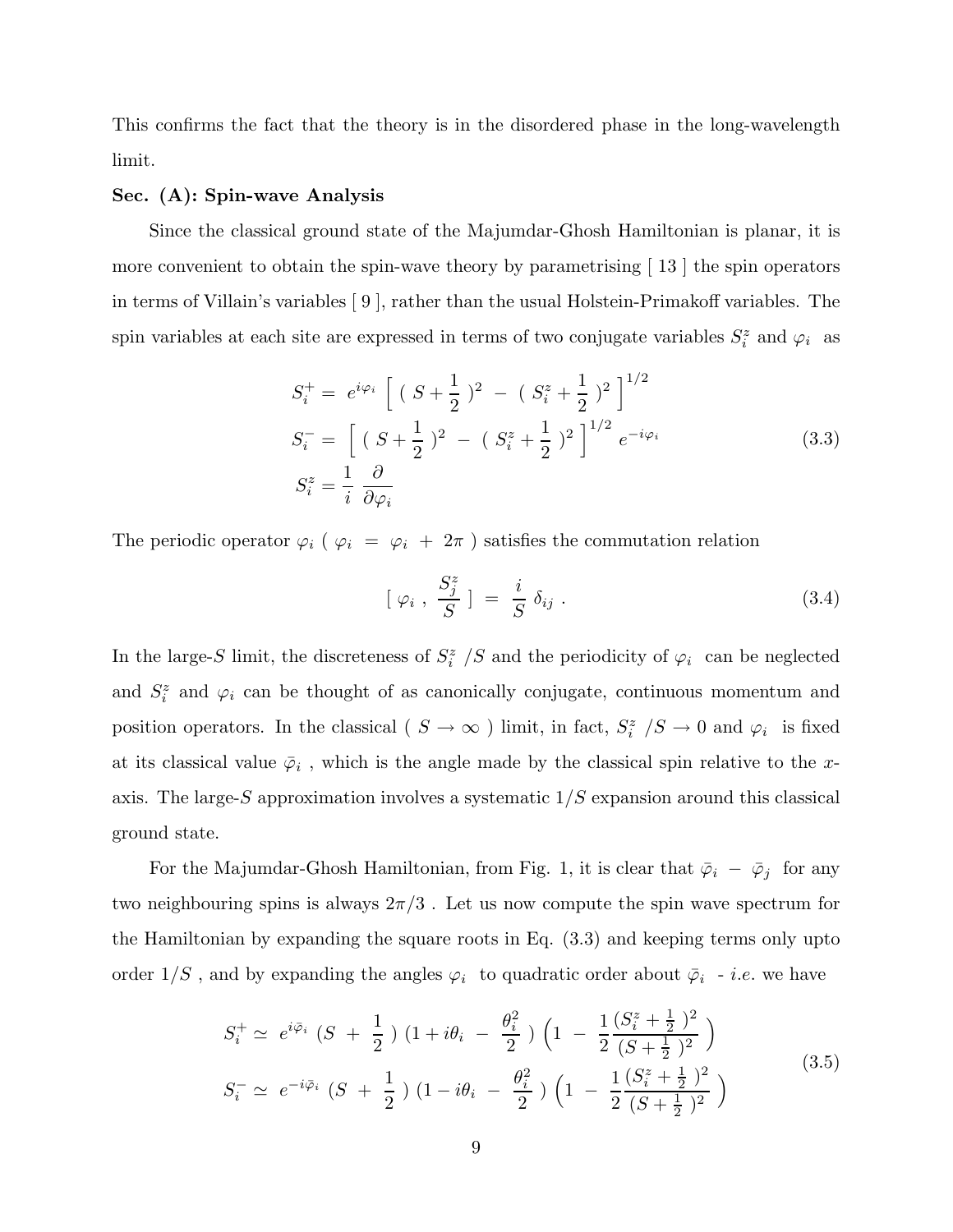where  $\theta_i$  describes in-plane fluctuations (fluctuations about the angle  $\bar{\varphi}_i$ ) and  $S_j^z/S$ describes out-of-plane fluctuations. Substituting these operators in the Hamiltonian in Eq.  $(3.1)$ , we find that

$$
H = J \sum_{i} [S_{i}^{z} S_{i+1}^{z} - S_{i}^{z} \cos \Theta - \frac{S^{2}}{2} (\theta_{i} - \theta_{j})^{2} \cos \Theta ]
$$
  
+ 
$$
\frac{J}{2} \sum_{i} [S_{i}^{z} S_{i+2}^{z} - S_{i}^{z} \cos 2\Theta - \frac{S^{2}}{2} (\theta_{i} - \theta_{j})^{2} \cos 2\Theta ]
$$
(3.6)

where  $\Theta=\bar{\varphi}_i-\bar{\varphi}_j=2\pi/3$  . Upon Fourier transforming, we can write the Hamiltonian in the standard oscillator form as

$$
H = J \left[ \sum_{q} \frac{S_{q}^{z} S_{-q}^{z}}{2 m_{q}} + \frac{1}{2} k_{q} \theta_{q} \theta_{-q} \right]
$$
 (3.7)

where

$$
\omega(\,q\,) \;=\; \sqrt{\frac{k_q}{m_q}} \;=\; -\; J\; S\; \cos\Theta\; \sqrt{\; (3-\gamma_q)\; (3-\gamma_q/\cos\Theta\; )} \qquad \qquad (3.8)
$$

with

$$
\gamma_q = 2 \cos q + \cos 2q. \tag{3.9}
$$

Here,  $-\pi < q < \pi$ . Also note that  $\omega(q) = \omega(-q)$ . The spin-wave spectrum is now obtained by expanding  $\omega(q)$  about its zeroes -*i.e.*, about any  $q_0$  where  $\omega(q_0) = 0$  - and identifying its velocity as  $\partial \omega/\partial q$  |<sub>q=q0</sub>. It is clear from Eq. (3.8) that  $\omega(q)$  has three zeroes at  $q = 0$ ,  $2\pi/3$  and  $-2\pi/3$  within the first Brillouin zone. At  $q = 0$ , the spin-wave velocity is given by

$$
c (q = 0) = J S a \sqrt{\frac{27}{4}}
$$
 (3.10)

and at both  $q = 2\pi/3$  and  $q = -2\pi/3$ , it is given by

$$
c (q = \pm 2\pi/3) = J S a \sqrt{\frac{27}{8}}.
$$
 (3.11)

Hence, we have three spin-wave modes, two with the same velocity and one with a higher velocity.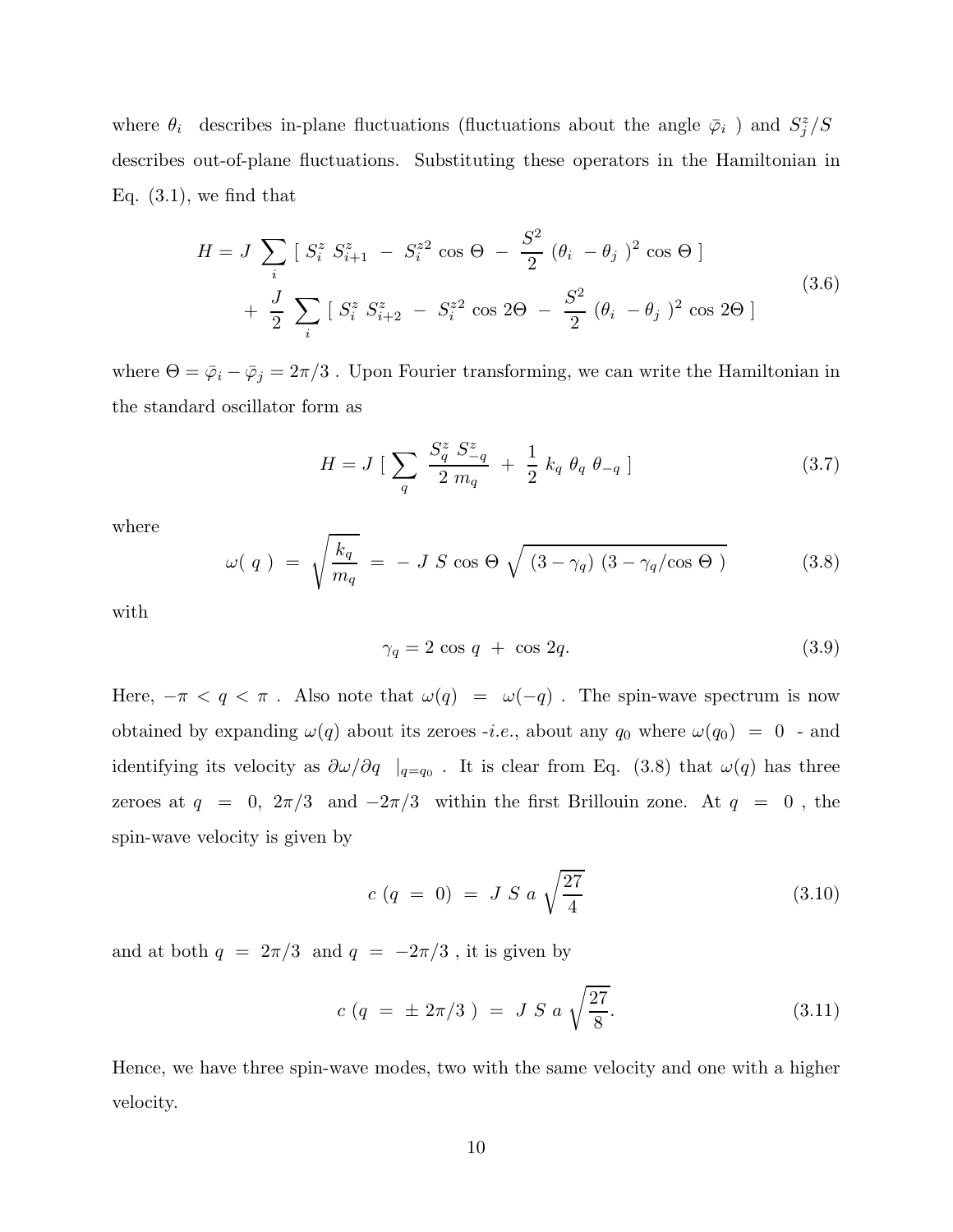As was mentioned in Sec. 2, spin-wave theory about an ordered state is not appropriate in one dimension, because infra-red divergences in the theory drive any ordered state towards disorder. However, the spin-wave velocities computed here will serve as a consistency check on the field theory of the model, which will be derived in the next subsection.

### Sec. (B): The Continuum Field Theory

The first task in the derivation of a continuum field theory for the Majumdar-Ghosh model is the identification of 'small' and 'large' variables from a local set of spins, analogous to the l and  $\vec{\phi}$  fields in Eq. (2.3). Since, the classical ground state is a three sub-lattice N'eel state, we define field variables involving three local spins as

$$
l_{3i} = \frac{(S_{3i-1} + S_{3i} + S_{3i+1})}{3 a}
$$
  
\n
$$
(\vec{\phi}_1)_{3i} = \frac{(S_{3i-1} - S_{3i+1})}{\sqrt{3} S}
$$
  
\n
$$
(\vec{\phi}_2)_{3i} = \frac{(S_{3i-1} + S_{3i+1} - 2 S_{3i})}{3 S}
$$
\n(3.12)

where a is the lattice spacing. Note that we have grouped the spins as  $(3i - 1, 3i, 3i + 1)$ . The two other possible groupings are  $(3i - 2, 3i - 1, 3i)$  and  $(3i, 3i + 1, 3i + 2)$ . All three groupings lead to the same field theory. (We shall verify this later and see how these three possibilities are related to symmetries in the field theory.)

For the classical configuration in Fig. 1, we see that  $1 = 0$  and the fields  $\vec{\phi}_1$  and  $\vec{\phi}_2$ satisfy the conditions given by

$$
\vec{\phi}_1^2 = \vec{\phi}_2^2 = 1 \text{ and } \vec{\phi}_1 \cdot \vec{\phi}_2 = 0. \tag{3.13}
$$

We may therefore expect l to be a 'small' variable (proportional to a space-time derivative in the long-distance limit) and  $\vec{\phi}_1$  and  $\vec{\phi}_2$  to be the two 'large' and non-linear variables, describing three degrees of freedom (since  $\vec{\phi}_1 \cdot \vec{\phi}_2 = 0$ ). The actual identities satisfied by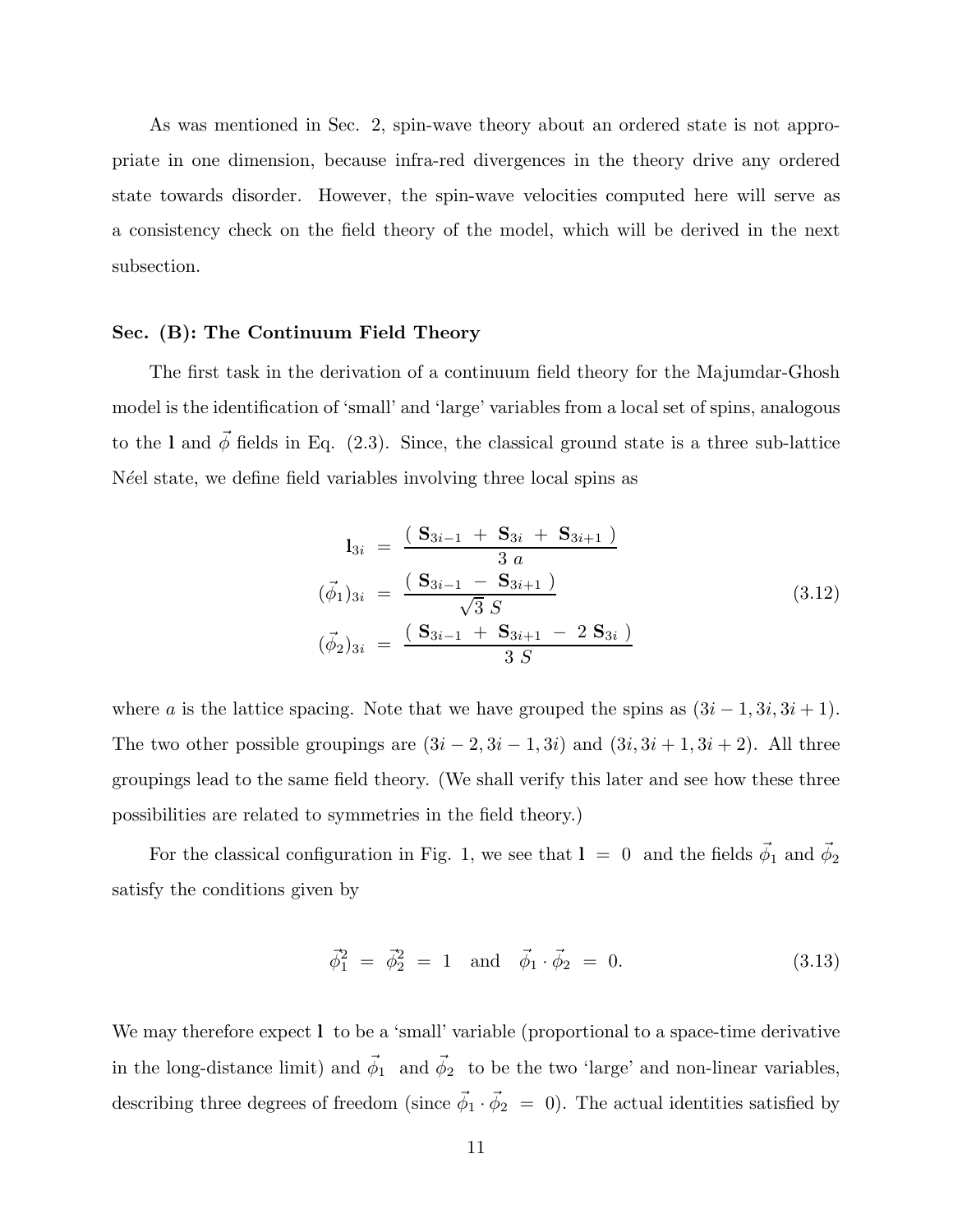these fields are given by

$$
\vec{\phi}_1^2 + \vec{\phi}_2^2 = 2 + \frac{2}{S} - \frac{2a^2l^2}{S^2} \n\vec{\phi}_1^2 - \vec{\phi}_2^2 = -\frac{4a}{S}\vec{\phi}_2 \cdot l \n\vec{\phi}_1 \cdot \vec{\phi}_2 = -\frac{2a}{S}\vec{\phi}_1 \cdot l,
$$
\n(3.14)

which reduces to Eq. (3.13) in the long-distance (where  $|aI| \ll |\vec{\phi}_1|, |\vec{\phi}_2|$ ) and large-S limit. Moreover, the  $l, \vec{\phi}_1$  and  $\vec{\phi}_2$  fields satisfy the commutation relations given by

$$
[l_{\alpha}(x), l_{\beta}(y)] = i \epsilon_{\alpha\beta\gamma} l_{\gamma}(x) \delta(x - y)
$$
  

$$
[l_{\alpha}(x), \phi_{a\beta}(y)] = i \epsilon_{\alpha\beta\gamma} \phi_{a\gamma}(x) \delta(x - y)
$$
  

$$
[\phi_{a\alpha}(x), \phi_{b\beta}(y)] = 0
$$
\n(3.15)

where  $a, b$  take the values 1 and 2. These relations can be easily derived from the commutation relations of the spin operators by replacing the lattice  $\delta$ -functions by continuum ones - *i.e.*,  $\delta_{i,j}/3a \longrightarrow \delta(x-y)$ . Thus, l can be identified as the angular momentum operators of the fields  $\vec{\phi}_1$  and  $\vec{\phi}_2$ .

We can now derive the continuum Hamiltonian by rewriting Eq. (3.1) in terms of the fields  $1$  ,  $\vec{\phi}_1$  and  $\vec{\phi}_2$  and then Taylor expanding the fields upto second derivatives of  $\vec{\phi}_1$  and  $\vec{\phi}_2$  and first derivatives of l, and by replacing the sum over sites by an integral over space. Thus, in terms of the fields, we obtain

$$
H = \int dx \left[ \frac{cg^2}{2} (1 + \frac{S\vec{\phi}_1'}{\sqrt{3}})^2 + \frac{c}{2g^2} (\vec{\phi}_1'{}^2 + \vec{\phi}_2'{}^2) \right]
$$

where

$$
c = JSa \left(\frac{27}{8}\right)^{1/2}
$$
  
\n
$$
g^2 = \sqrt{6}/S \tag{3.16}
$$

As before, we see that large-S corresponds to the weak coupling, perturbative regime. Since analysis of the field theory is simpler from a Lagrangian formulation, let us deduce a Lagrangian for this field theory. We define a third unit vector

and

$$
\vec{\phi}_3 = \vec{\phi}_1 \times \vec{\phi}_2
$$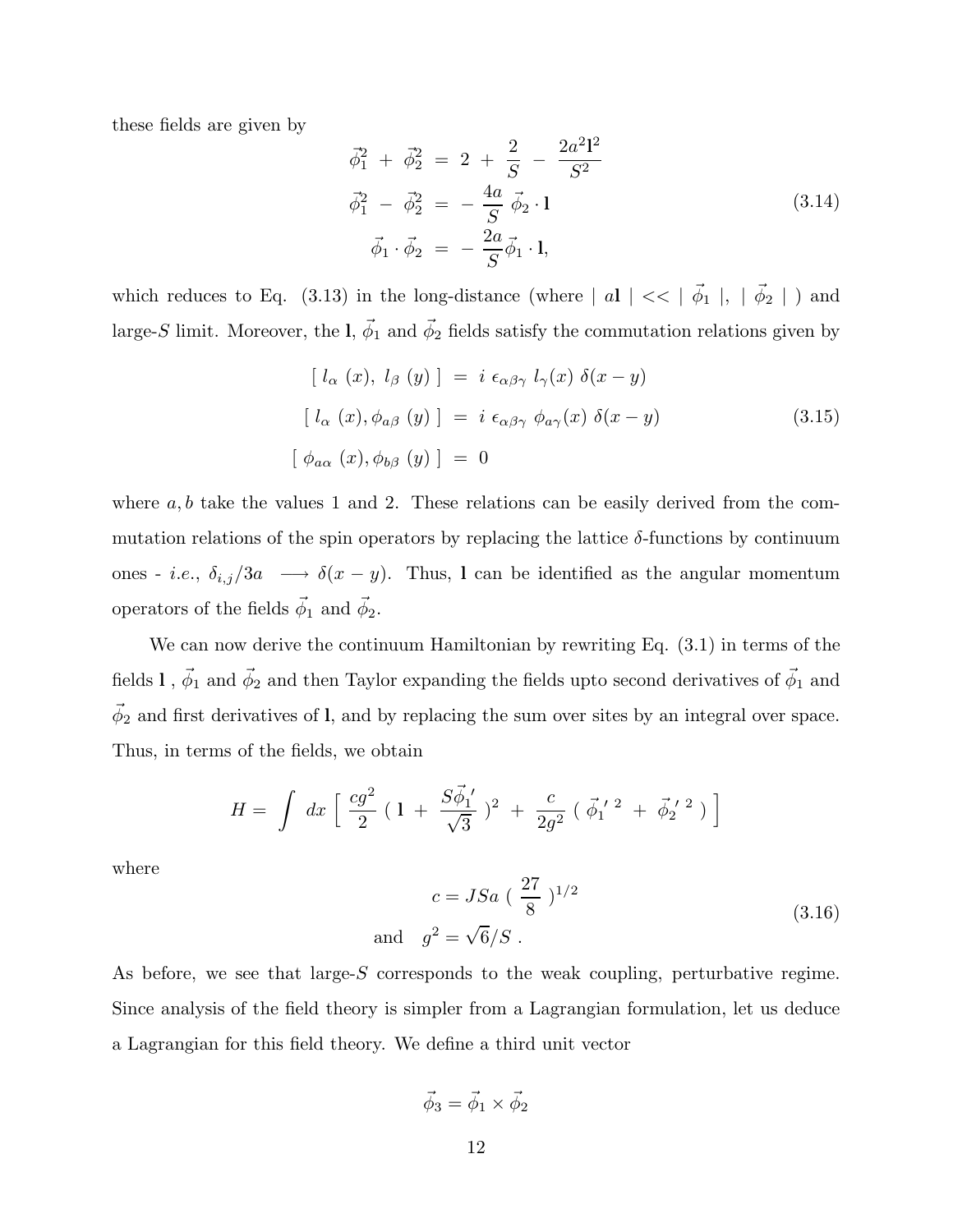with

$$
\vec{\phi}_1 \cdot \vec{\phi}_3 = \vec{\phi}_2 \cdot \vec{\phi}_3 = 0 \quad , \quad \vec{\phi}_3^2 = 1 . \tag{3.17}
$$

This field satisfies the commutation relations expressed in Eq.  $(3.15)$  for  $a, b = 3$  as well. Let us now define an orthogonal matrix  $\underline{R}$  whose entries are

$$
\underline{R} = \begin{pmatrix} \phi_{11} & \phi_{21} & \phi_{31} \\ \phi_{12} & \phi_{22} & \phi_{23} \\ \phi_{31} & \phi_{32} & \phi_{33} \end{pmatrix} . \tag{3.18}
$$

Thus, the three columns of  $\underline{R}$  are given by the vectors  $\vec{\phi}_1$ ,  $\vec{\phi}_2$  and  $\vec{\phi}_3$  respectively. Notice that since <u>R</u> is orthogonal ( $\underline{R}^T$   $\underline{R} = \underline{R} \underline{R}^T = I$ ), it only has three independent degrees of freedom. If we now introduce a diagonal matrix

$$
I_2 = \begin{pmatrix} 1 & 0 & 0 \\ 0 & 1 & 0 \\ 0 & 0 & 0 \end{pmatrix} , \qquad (3.19)
$$

it is clear that the second term in the Hamiltonian in Eq. (3.16) is proportional to tr  $(\underline{R}^{\prime T} \underline{R}^{\prime} I_2)$ . But the problem is to figure out a time derivative term in the Lagrangian involving the  $\underline{R}$  fields that would lead to the first term in the same Hamiltonian.

To figure this out, we note that our problem involves an  $SO(3)$ -valued field at each space-time point. Hence, we need the method of quantisation on a group manifold which is derived in Ref. [ 14 ]. Following their work, we can show that the required Lagrangian is given by

$$
\mathcal{L} = \frac{1}{4cg^2} \text{ tr } (\dot{\underline{R}}^T \dot{\underline{R}}) - \frac{c}{2 g^2} \text{ tr } (\underline{R}'^T \underline{R}' I_2) + \frac{S}{\sqrt{3}} \vec{\phi}_1 \cdot \vec{\phi}_1' \times \dot{\vec{\phi}}_1.
$$
 (3.20)

Let us verify that the Hamiltonian in Eq.  $(3.16)$  can be derived from this Lagrangian [14]. <u>R</u> may be parametrised by three numbers  $\xi_{\alpha}$ , which are local coordinates on the manifold of  $SO(3)$ . Thus, the derivatives of  $\underline{R}$  are

$$
\partial_{\mu} \underline{R} = \partial_{\mu} \xi_{\alpha} \; \partial_{\alpha} \underline{R} \tag{3.21}
$$

where  $\partial_{\alpha} = \partial/\partial_{\alpha}$ . The momenta  $\pi_{\alpha}$  canonical to the  $\xi_{\alpha}$  can be found from the Lagrangian as

$$
\pi_{\alpha} = \frac{\partial \mathcal{L}}{\partial \dot{\xi}_{\alpha}} = \frac{1}{4cg^2} tr \left[ (\partial_{\alpha} \underline{R}^T) \underline{\dot{R}} + \underline{\dot{R}}^T (\partial_{\alpha} \underline{R}) \right] + \frac{S}{\sqrt{3}} (\vec{\phi}_1 \times \vec{\phi}'_1) \cdot \partial_{\alpha} \vec{\phi}_1 \quad (3.22)
$$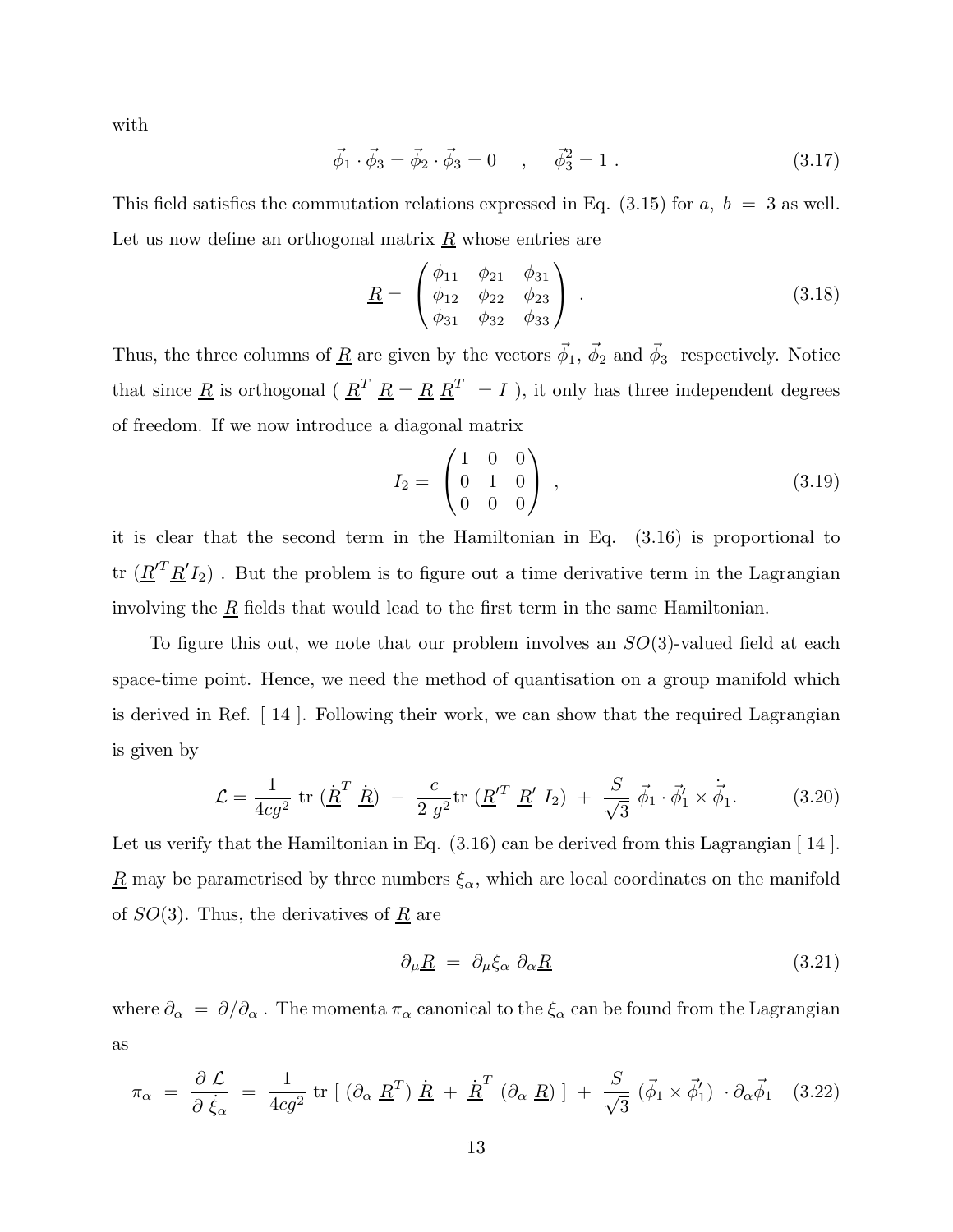leading to the Hamiltonian

$$
H = \int dx \, \left[ \frac{1}{4cg^2} \, \text{tr} \, \left( \frac{\dot{R}}{2} \right)^T - \frac{c}{2g^2} \text{tr} \, \left( \frac{R'}{2} \right)^T \right]. \tag{3.23}
$$

Now, the  $\pi_{\alpha}$  are locally defined momenta conjugate to the locally defined coordinates  $\xi_{\alpha}$ . The globally defined momenta (conjugate to the globally defined coordinate variables  $\underline{R}$ ) are given by

$$
l_{\alpha} = \pi_{\beta} N_{\beta \alpha} \tag{3.24}
$$

where  $(\partial_{\beta} \underline{R}) N_{\beta\alpha} = i T_{\alpha} \underline{R}$  and  $T_{\alpha}$  are the generators of  $SO(3)$ , so that  $(T_{\alpha})_{\beta\gamma} = i \epsilon_{\alpha\beta\gamma}$ . Hence, we find that

$$
l_{\alpha} = \frac{i}{2cg^2} \text{tr}\left(\underline{\dot{R}}^T T_{\alpha} \underline{R}\right) + \frac{iS}{\sqrt{3}} \left(\vec{\phi}_1 \times \vec{\phi}_1\right) \cdot \left(T_{\alpha} \vec{\phi}_1\right). \tag{3.25}
$$

Here, we have used the fact that the first column of the matrix  $T_{\alpha}$   $\underline{R}$  is given by  $T_{\alpha}$   $\vec{\phi}_1$ . The construction of  $l_{\alpha}$  guarantees that

$$
[l_{\alpha}(x), l_{\beta}(y)] = i \epsilon_{\alpha\beta\gamma} l_{\gamma}(x) \delta(x - y)
$$
  

$$
[l_{\alpha}(x), \underline{R}(y)] = T_{\alpha} \underline{R}(x) \delta(x - y)
$$
 (3.26)

which is identical (in component notation) to Eq.  $(3.15)$ . Moreover, by substituting for  $\underline{R}$ in Eq. (3.23) in terms of  $l_{\alpha}$  using Eq. (3.25), we can verify that the Hamiltonian in Eq.  $(3.23)$  is identical to that in Eq.  $(3.16)$ .

Let us now study the Lagrangian given in Eq. (3.20), which we have just proved is the continuum field theory of the Majumdar-Ghosh model in the large-S limit. Notice that the last term in Eq. (3.20) is a total derivative, and therefore, has no effect perturbatively. In fact, we shall now argue that this topological term actually vanishes for all smooth field configurations in Euclidean space, and has no non-perturbative effect either. To demonstrate this, we observe that the Euclidean action (setting  $c = 1$ ) is given by

$$
S_E = \int d^2x \left\{ \frac{1}{4g^2} \left( \dot{\vec{\phi}}_1 + \dot{\vec{\phi}}_2 + \dot{\vec{\phi}}_3 \right) + \frac{1}{2g^2} \left( \vec{\phi}_1^{\prime 2} + \vec{\phi}_2^{\prime 2} \right) \right\} - \frac{4\pi i S}{\sqrt{3}} Q \left[ \vec{\phi}_1 \right], (3.27)
$$

where  $Q~[\vec{\phi}_1]$  is defined as  $Q~[\vec{\phi}]$  was defined in Eq. (2.9). Finiteness of  $S_E$  implies that  $\vec{\phi}_1$ ,  $\vec{\phi}_2$  and  $\vec{\phi}_3$  must go to constants at infinity, so that space-time is compactified to  $S^2$  . The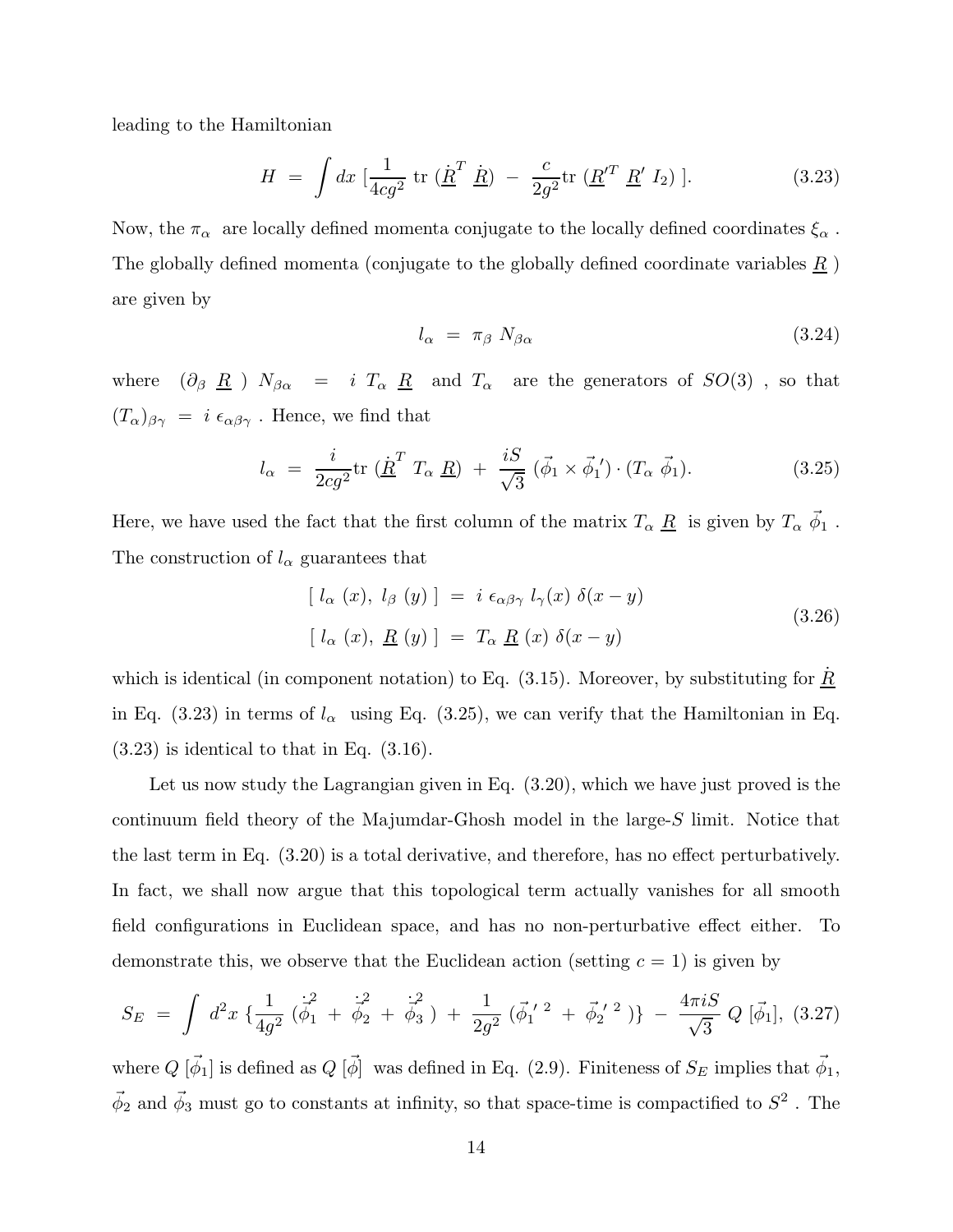functional  $Q[\vec{\phi}_1]$  must still be an integer since  $\vec{\phi}_1$  also lies on  $S^2(\vec{\phi}^2 = 1)$ . However, since  $\vec{\phi}_1$  is actually part of an  $SO(3)$  matrix  $\underline{R}$  and  $\Pi_2(SO(3))~=~0$  ,  $Q[\vec{\phi}_1]$  must actually vanish. Let us demonstrate this explicitly. We define a vector

$$
\vec{\phi}(\theta) = \vec{\phi}_1 \cos \theta + \vec{\phi}_2 \sin \theta. \tag{3.28}
$$

Clearly,  $Q~[\vec{\phi}(\theta)]$  is also an integer, since  $\vec{\phi}(\theta)$  also takes values on  $S^2$ . However, since  $\vec{\phi}(\pi) = -\vec{\phi}(0)$ ,  $Q[\vec{\phi}(\pi)] = -Q[\vec{\phi}(0)]$ . Since  $Q[\vec{\phi}]$  is restricted to integer values, it cannot change when  $\theta$  is continuously varied. Hence, the only consistent possibility is that  $Q[\phi]$ must vanish for all  $\theta$ .

Thus, we have the important result that there is no topological term in the field theory of the Majumdar-Ghosh model in  $1 + 1$  dimensions. Notice that the proof of the vanishing of the topological term needed the global existence of two orthonormal vectors  $\phi_1$  and  $\phi_2$  , whereas in Sec. 2, the field theory of the Heisenberg AFM involved only one globally defined field  $\phi$ . Hence, the field theory defined in Sec. 2 did possess a topological term which distinguished between integer and half-integer spins. Here, however, we can work with the simpler  $SO(3)$ -valued field theoretic action defined by

$$
S_E = \int d^2x \left[ \frac{1}{4g^2} \text{ tr} \left( \underline{\dot{R}}^T \underline{R} \right) + \frac{1}{2g^2} \text{ tr} \left( \underline{R}^{\prime T} \underline{R}^{\prime} I_2 \right) \right]. \tag{3.29}
$$

This action is invariant under the global symmetry  $\underline{R} \to A\underline{R}B$ , where A is an  $SO(3)$ matrix and  $B$  is a block diagonal matrix of the form

$$
B = \begin{pmatrix} \cos \theta & \sin \theta & 0 \\ -\sin \theta & \cos \theta & 0 \\ 0 & 0 & 1 \end{pmatrix}
$$
 (3.30)

Thus, the theory has an  $SO(3)_L \times SO(2)_R$  symmetry, where the 'L' index mixes the rows and the 'R' index mixes the columns. The  $SO(3)<sub>L</sub>$  denotes the original spin symmetry of the Hamiltonian generated by the angular momentum  $I(x)$ . Equivalently, we may think of this symmetry as the symmetry of the 'top'  $\underline{R}$  about a 'space-fixed' set of axes that affects the three vectors  $\vec{\phi}_1$ ,  $\vec{\phi}_2$  and  $\vec{\phi}_3$  in the same way without mixing them. On the other hand, the  $SO(2)_R$  is a rotation about the 'body-fixed' axis  $\vec{\phi}_3$  which mixes  $\vec{\phi}_1$  and  $\vec{\phi}_2$ .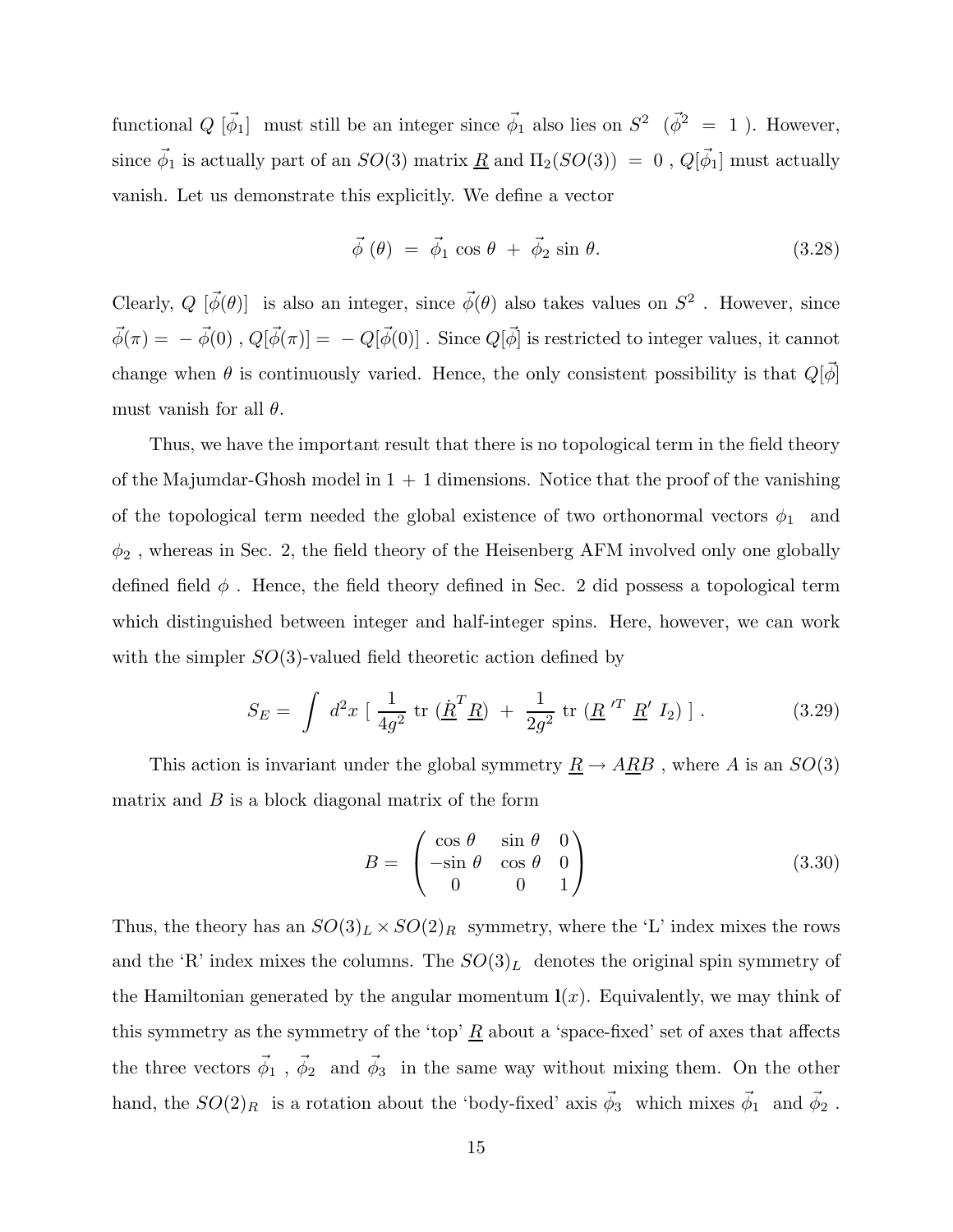This symmetry is not present in the original spin Hamiltonian in Eq. (3.1) but only arises in the long-wavelength field theory developed around the ground state of Fig.1. We now recall the statement following Eq. (3.12). To define the fields, the spins can be grouped in threes in three different ways. These three ways are related to each other by rotations in the  $(\vec{\phi}_1, \vec{\phi}_2)$  plane by the angles  $0, 2\pi/3$  and  $4\pi/3$  . So we should certainly have expected a cyclic  $Z_3$  symmetry in the field theory. However, the vanishing of the topological term in the action appears to have allowed an enlargement of the symmetry to a full continuous  $SO(2)$  symmetry.

Finally, let us derive the spin-wave spectrum from the Lagrangian and check whether we get the right spin-wave velocities. The classical ground state is clearly given by the configuration  $S_{3i} = S(0,1,0)$ ,  $S_{3i-1} = S(-\sqrt{3}/2,-1/2,0)$  and  $S_{3i+1} = S(\sqrt{3}/2,-1/2,0)$ , which can be expressed in terms of the matrix  $\underline{R}$  by the identity matrix i.e.  $\underline{R} = I$ . Small fluctuations about this ordered state can be parametrised by

$$
\underline{R} = \begin{pmatrix} 1 & -\gamma & \beta \\ \gamma & 1 & -\alpha \\ -\beta & \alpha & 1 \end{pmatrix}
$$
 (3.31)

where  $\alpha$  ,  $\beta$  and  $\gamma$  are small fluctuation fields. In terms of these fields, the Lagrangian is given by

$$
\mathcal{L} = \frac{1}{2cg^2} (\dot{\alpha}^2 + \dot{\beta}^2 + \dot{\gamma}^2) - \frac{c}{2g^2} (\alpha'^2 + \beta'^2 + 2\gamma'^2). \tag{3.32}
$$

Thus, the  $\alpha$  and  $\beta$  modes have the velocity c and the γ-mode has the velocity  $\sqrt{2}c$  in agreement with the spin-wave velocities in Eq.  $(3.10)$  and  $(3.11)$  since  $c = JSa \ (27/8)^{1/2}$ from Eq. (3.16). From the matrix <u>R</u> in Eq. (3.31), it is clear that the  $\gamma$ -mode describes fluctuations within the plane of the classical vectors  $\vec{\phi}_1$  and  $\vec{\phi}_2$  - *i.e.*, within the plane of the classical spins. The  $\alpha$  and  $\beta$  modes describe out-of-plane fluctuations.

Thus, we have proved that the field theory of the Majumdar-Ghosh Hamiltonian reproduces the standard spin-wave results in the weak coupling limit.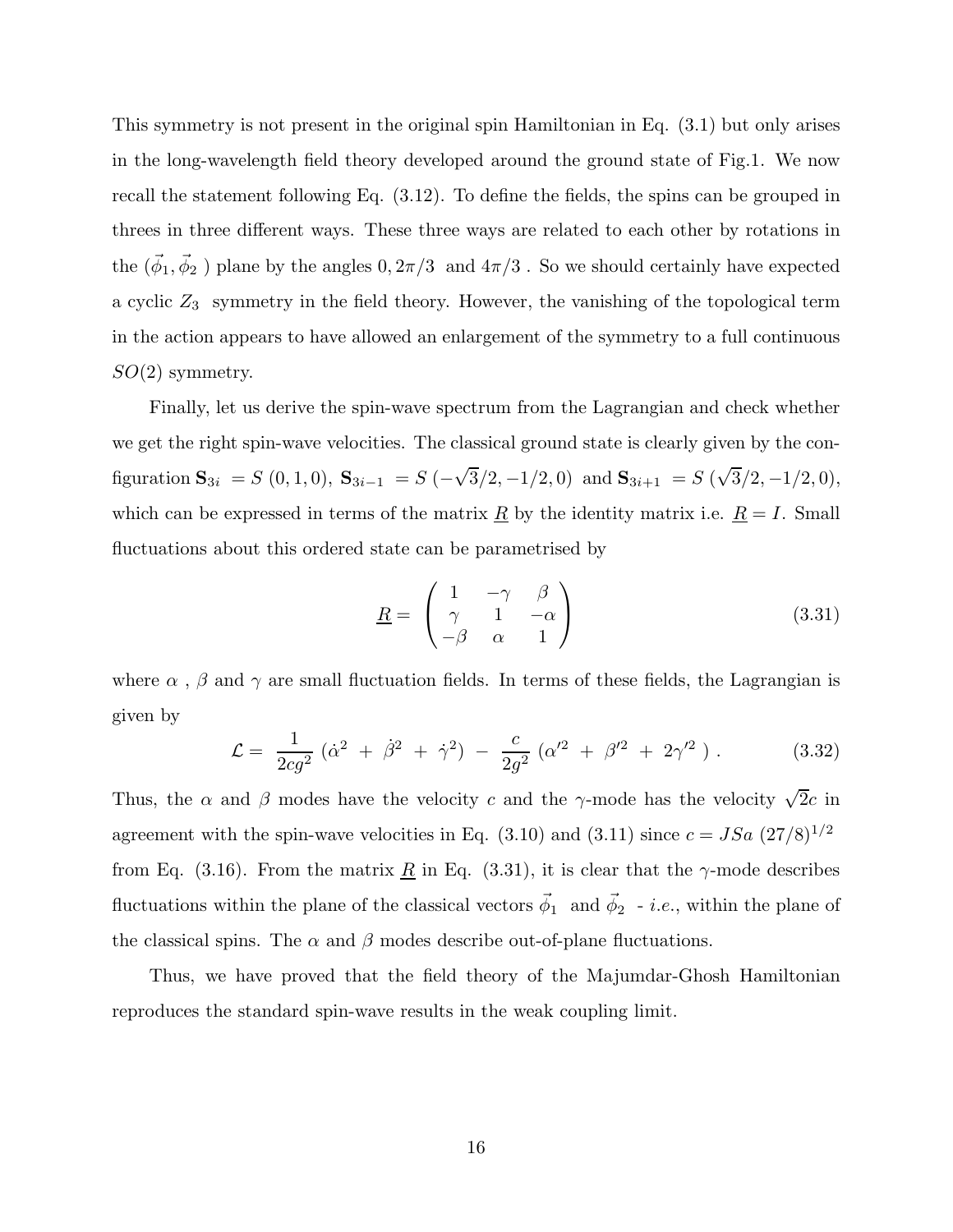### Sec. (C): One-loop  $\beta$ -function and the flow of coupling constants

In the previous section, we derived an effective low-energy field theory for the Majumdar-Ghosh model and showed that it reproduced the standard spin-wave scenario by expanding about the classical, ordered ground state. However, more generally, we can study the long-distance properties of such a field theory by applying the renormalisation group. The  $SO(3)_L \times SO(2)_R$  global symmetry of the action in Eq. (3.29) implies that at any scale, the effective (Euclidean) Lagrangian can have four different coupling constants and can be written as

$$
\mathcal{L}_{E} = \left(\frac{1}{2g_{1}^{2}} - \frac{1}{4g_{2}^{2}}\right) \text{tr}\left(\dot{\underline{R}}^{T} \dot{\underline{R}}\right) + \left(\frac{1}{2g_{2}^{2}} - \frac{1}{2g_{1}^{2}}\right) \text{tr}\left(\dot{\underline{R}}^{T} \dot{\underline{R}} I_{2}\right) + \left(\frac{1}{2g_{3}^{2}} - \frac{1}{4g_{4}^{2}}\right) \text{tr}\left(\underline{R}^{'T} \underline{R}'\right) + \left(\frac{1}{2g_{4}^{2}} - \frac{1}{2g_{3}^{2}}\right) \text{tr}\left(\underline{R}^{'T} \underline{R}' I_{2}\right).
$$
\n(3.33)

At microscopic distances of the order of the lattice spacing a, where we derived the field theory, we have

$$
g_1^2 = g_2^2 = g_3^2 = 2g_4^2 = g^2
$$

with

$$
g^2 = \sqrt{6}/S \ . \tag{3.34}
$$

(Compare Eq. (3.29) and Eq. (3.33) ). But these values change as we move to larger distance scales in accordance with the renormalisation group equations. (Note that an  $SO(3)_L \times SO(3)_R$  symmetric Lagrangian would have had  $g_1 = g_2$  and  $g_3 = g_4$ ). The unusual parametrisation in Eq. (3.33) has been chosen for convenience in studying the evolution of the small fluctuations  $\alpha$ ,  $\beta$  and  $\gamma$ , so that the spin-wave (Minkowski) Lagrangian takes the simple form given by

$$
\mathcal{L} = \frac{1}{2g_1^2} \left( \dot{\alpha}^2 + \dot{\beta}^2 \right) - \frac{1}{2g_3^2} \left( \alpha'^2 + \beta'^2 \right) + \frac{1}{2g_2^2} \dot{\gamma}^2 - \frac{1}{2g_4^2} \gamma'^2 \,. \tag{3.35}
$$

From this Lagrangian, we read off the velocity of the  $\alpha$  and  $\beta$  modes to be  $g_1/g_3$  and that of the  $\gamma$ -mode to be  $g_2/g_4$ .

To study the flow of the coupling constants to the long distance regime, we calculate the four  $\beta$ -functions

$$
\beta(g_i^2) = \frac{d}{dy} g_i^2(y) \tag{3.36}
$$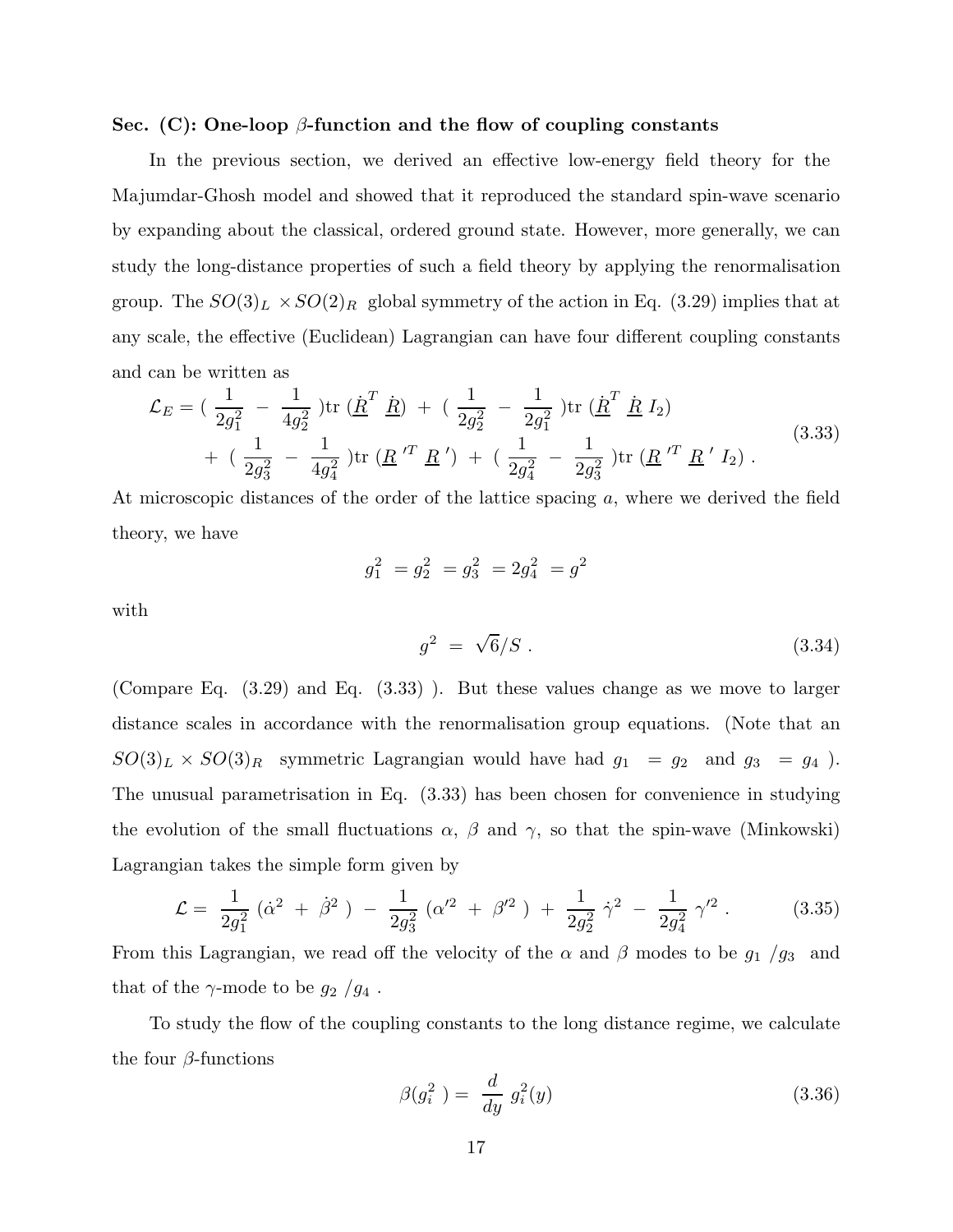where  $y = \ln(L/a)$  is a measure of the distance scale L. This is done using the background field formalism  $\mid 15 \mid$ . We expand the field  $R(x)$  as

$$
\underline{R}(x) = \underline{R}_0(x) e^{i\eta_\alpha(x)T_\alpha} \tag{3.37}
$$

where  $\underline{R}_0(x)$  is a slowly varying field, which we take to be a solution of the Euler-Lagrange equations of motion of the Lagrangian in Eq. (3.33), and  $\eta_{\alpha}(x)$  are rapidly varying fields. We then integrate over the  $\eta_{\alpha}$  fields to obtain an effective action for  $\underline{R}_0$ , from which the β-functions are obtained. (The field  $\underline{R}(x)$  has to be expanded as  $\underline{R}(x) = \underline{R}_0(x) \exp(i\eta_\alpha(x) T_\alpha)$  rather than  $\underline{R}(x) = \exp(i\eta_\alpha(x) T_\alpha) \underline{R}_0(x)$  in order to maintain the  $SO(3)_L \times SO(2)_R$  symmetry for the effective action for  $\underline{R}_0$ .

On expanding the right hand side of Eq.  $(3.33)$  to second order in  $\eta_{\alpha}(x)$  (the first order terms vanish because  $\underline{R}_0$  extremises the action), we find that the Euclidean propagator  $M_{\alpha\beta}(\mathbf{k}) = \langle \eta_{\alpha}(\mathbf{k})\eta_{\beta}(-\mathbf{k})\rangle$  in momentum space  $\mathbf{k} = (k_0, k_1)$  has a diagonal form with

$$
M_{11} = M_{22} = \frac{g_1^2 g_3^2}{g_3^2 k_0^2 + g_1^2 k_1^2}
$$
  
and 
$$
M_{33} = \frac{g_2^2 g_4^2}{g_4^2 k_0^2 + g_2^2 k_1^2}
$$
 (3.38)

In addition, there are two kinds of vertices between the  $\underline{R}_0$ -fields (denoted by dotted lines) and the  $\eta$ -fields (denoted by solid lines) as shown in Figs. 2 (a) and 2 (b). The vertex in Fig. 2 (a) has one derivative of  $\underline{R}_0$  and one derivative of  $\eta$ . (Since the momentum flowing along the  $\underline{R}_0$  line is negligible compared to the momentum flowing along the  $\eta$ lines, we have shown the  $\eta$ -momenta to be k and  $-k$  respectively). The Feynman rule for this vertex is given by

$$
\Gamma_{\alpha\beta} = -ik_0 \left[ \left( \frac{1}{g_1^2} - \frac{1}{2g_2^2} \right) \text{tr } \underline{\dot{R}}_0^T \underline{R}_0 \left( T_\alpha T_\beta - T_\beta T_\alpha \right) \right. \n+ \left. \left( \frac{1}{g_2^2} - \frac{1}{g_1^2} \right) \text{tr } \underline{\dot{R}}_0^T \underline{R}_0 \left( T_\alpha I_2 T_\beta - T_\beta I_2 T_\alpha \right) \right] \n-ik_1 \left[ \left( \frac{1}{g_3^2} - \frac{1}{2g_4^2} \right) \text{tr } \underline{R}_0^{\prime T} \underline{R}_0 \left( T_\alpha T_\beta - T_\beta T_\alpha \right) \right. \n+ \left. \left( \frac{1}{g_4^2} - \frac{1}{g_3^2} \right) \text{tr } \underline{R}_0^{\prime T} \underline{R}_0 \left( T_\alpha I_2 T_\beta - T_\beta I_2 T_\alpha \right) \right].
$$
\n(3.39)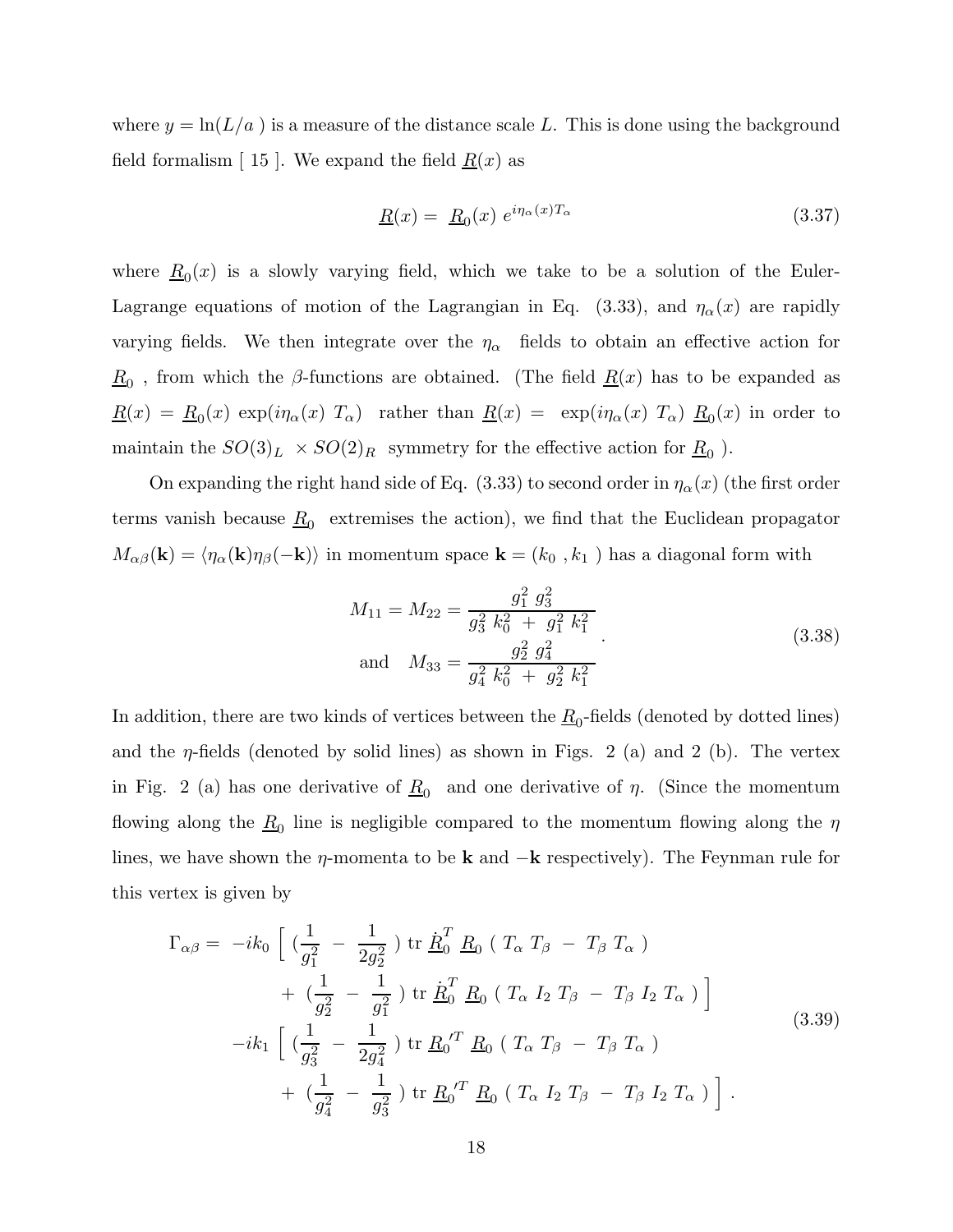The vertex in Fig. 2(b) has two derivatives of  $\underline{R}_0$  and no derivatives of  $\eta$ , and its Feynman rule is given by

$$
\tilde{\Gamma}_{\alpha\beta} = -\left(\frac{1}{g_2^2} - \frac{1}{g_1^2}\right) \text{tr}\left\{\underline{\dot{R}}_0^T \ \underline{\dot{R}}_0 \ (T_\alpha \ I_2 \ T_\beta - \frac{1}{2} \ T_\alpha \ T_\beta \ I_2 - \frac{1}{2} I_2 \ T_\alpha \ T_\beta \ )\right\} \n- \left(\frac{1}{g_4^2} - \frac{1}{g_3^2}\right) \text{tr}\left\{\underline{R'}_0^T \ \underline{R}'_0 \ (T_\alpha \ I_2 \ T_\beta - \frac{1}{2} \ T_\alpha \ T_\beta \ I_2 - \frac{1}{2} I_2 \ T_\alpha \ T_\beta \ )\right\}.
$$
\n(3.40)

The one-loop contribution to the effective action is therefore obtained by evaluating the diagrams in Figs. 3 (a) and 3 (b), which arise from the vertices in Figs. 2 (a) and 2 (b) respectively. Both the diagrams in Fig. 3 have symmetry factors of 1/2 . The momentum integrals are cut off at short distances by the lattice spacing  $a$  and at long distances by the length scale L at which we wish to evaluate the effective action - *i.e.*,  $L^{-1} \leq k_0, k_1 \leq a^{-1}$ . It is also convenient to use identities like

$$
(\vec{\phi}_1 \cdot \dot{\vec{\phi}}_2)^2 = \frac{1}{2} (\dot{\vec{\phi}}_1^2 + \dot{\vec{\phi}}_2^2 - \dot{\vec{\phi}}_3^2)
$$
 (3.41)

which follow from the constraints in Eq.  $(3.13)$  and Eq.  $(3.17)$ . We then obtain the  $\beta$ -functions given by

$$
\beta(g_1^2) = \frac{g_1^4}{2\pi} \left[ \frac{g_1^2 g_3 g_4}{g_2^2} \frac{2}{(g_1 g_4 + g_2 g_3)} + g_1 g_3 \left( \frac{1}{g_1^2} - \frac{1}{g_2^2} \right) \right]
$$
  
\n
$$
\beta(g_2^2) = \frac{g_2^4}{2\pi} \left[ g_1^3 g_3 \left( \frac{2}{g_1^2} - \frac{1}{g_2^2} \right)^2 + 2 g_1 g_3 \left( \frac{1}{g_2^2} - \frac{1}{g_1^2} \right) \right]
$$
  
\n
$$
\beta(g_3^2) = \frac{g_3^4}{2\pi} \left[ \frac{g_3^2 g_1 g_2}{g_4^2} \frac{2}{(g_1 g_4 + g_2 g_3)} + g_1 g_3 \left( \frac{1}{g_3^2} - \frac{1}{g_4^2} \right) \right]
$$
  
\n
$$
\beta(g_4^2) = \frac{g_4^4}{2\pi} \left[ g_3^3 g_1 \left( \frac{2}{g_3^2} - \frac{1}{g_4^2} \right)^2 + 2 g_1 g_3 \left( \frac{1}{g_4^2} - \frac{1}{g_3^2} \right) \right].
$$
\n(3.42)

Let us now integrate the  $\beta$ -functions numerically starting from their values at  $y = 0$ given in Eq.  $(3.34)$ . The one-loop  $\beta$ -functions have the property that they are invariant under the rescaling

$$
y \longrightarrow \lambda \ y \quad \text{and} \quad g_i^2 \longrightarrow g_i^2/\lambda \tag{3.43}
$$

which implies that the  $\beta$ -functions for different values of  $g_i^2$  (or equivalently  $1/S$ ) are related by a scaling law. This also means that if one or more of the coupling constants go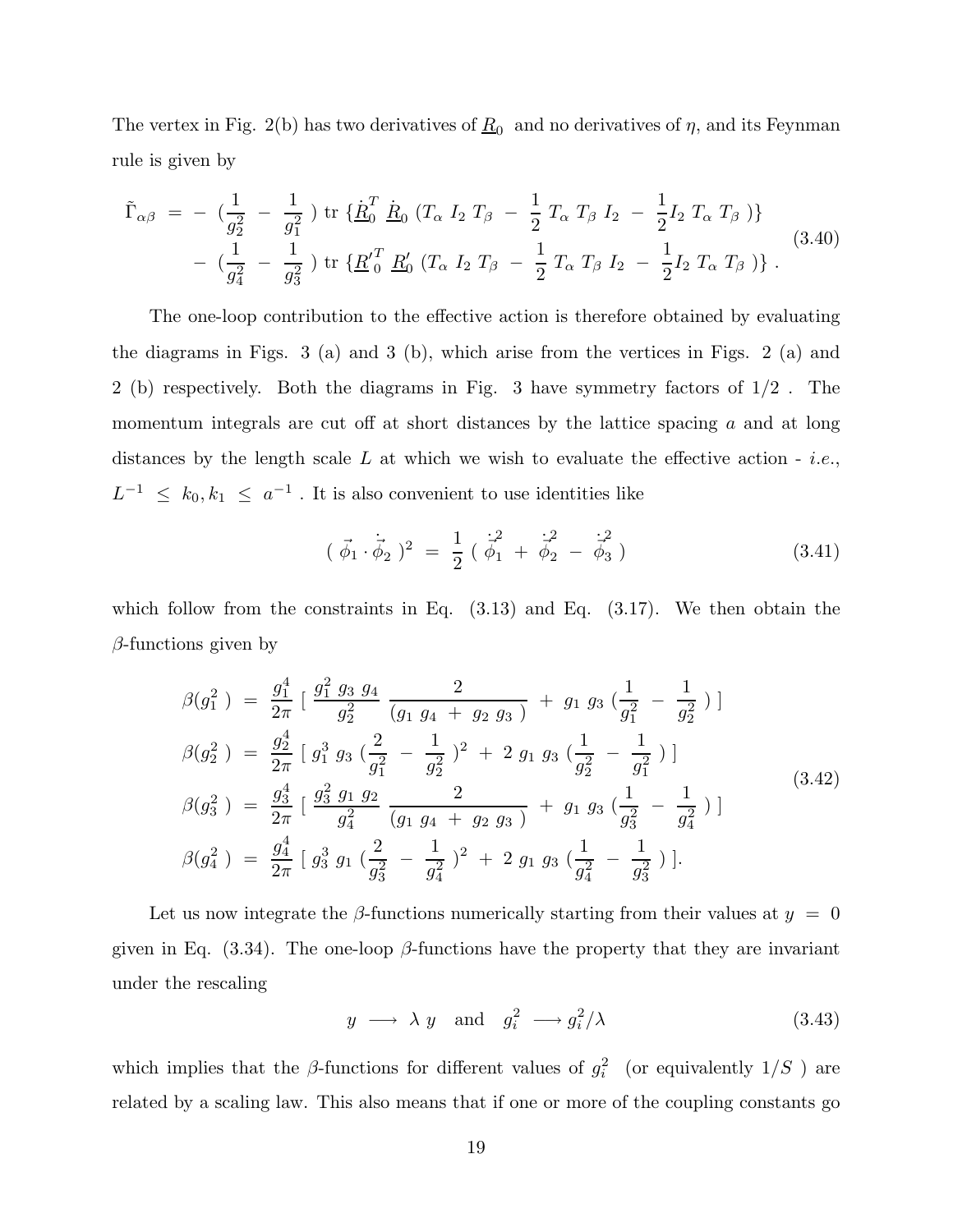to infinity at any length scale  $y = y_0$ , then the product  $y_0 g^2$  (where  $g^2 = \sqrt{6}/S$ ), must be a number independent of the value of  $g^2$ .

From our numerical study of the renormalisation group flows, we find that the coupling constants run in such a way that the velocity of the  $\gamma$ -mode increases and the velocity of the  $\alpha$  and  $\beta$  modes decreases. (This behaviour was verified over a large range of initial values starting from  $g^2 = 0.001$  through  $g^2 = 1.0$  ). Although all four couplings increase monotonically, the coupling  $g_2$  goes to infinity first, and this happens at a length scale given by

$$
y_0 g^2 = 4.5 \tag{3.44}
$$

(At that point, the other three couplings have the values  $g_1^2(y_0)/g^2 = 3.6$ ,  $g_3^2(y_0)/g^2 =$ 28 and  $g_4^2$  (y<sub>0</sub>)/ $g^2$  = 12). The blowing up of one or more of the couplings is normally interpreted as a sign that the system becomes disordered at that length scale - i.e. at

$$
L_0 \sim a \, e^{y_0} \sim a \, e^{4.5/g^2} \sim a \, e^{1.8S} \,. \tag{3.45}
$$

Beyond this length scale, the action in Eq. (3.29) is no longer valid and a new action (presumably describing massive excitations and, perhaps, some massless excitations) must become applicable. Although our calculation cannot be used to obtain any information other than the scale  $L_0$  at which the perturbative calculations break down, it is interesting to speculate on the possible scenarios at longer distances. We can think of three possible scenarios.

(a) All three modes  $\alpha$ ,  $\beta$  and  $\gamma$  become massive at  $L_0$ , so that there is a gap in the spectrum  $\Delta \sim 1/L_0$ .

(b) Only the  $\gamma$ -mode becomes massive at  $L_0$ . The  $\alpha$  and  $\beta$  modes remain massless until a longer distance  $L_1$  after which they too become massive.

(c) Only the  $\alpha$  and  $\beta$  modes become massive at  $L_0$ , but the  $\gamma$ -mode becomes massive only at a longer distance  $L_1$ .

Clearly, much more analysis is needed to decide between the three possibilities [ 16 ].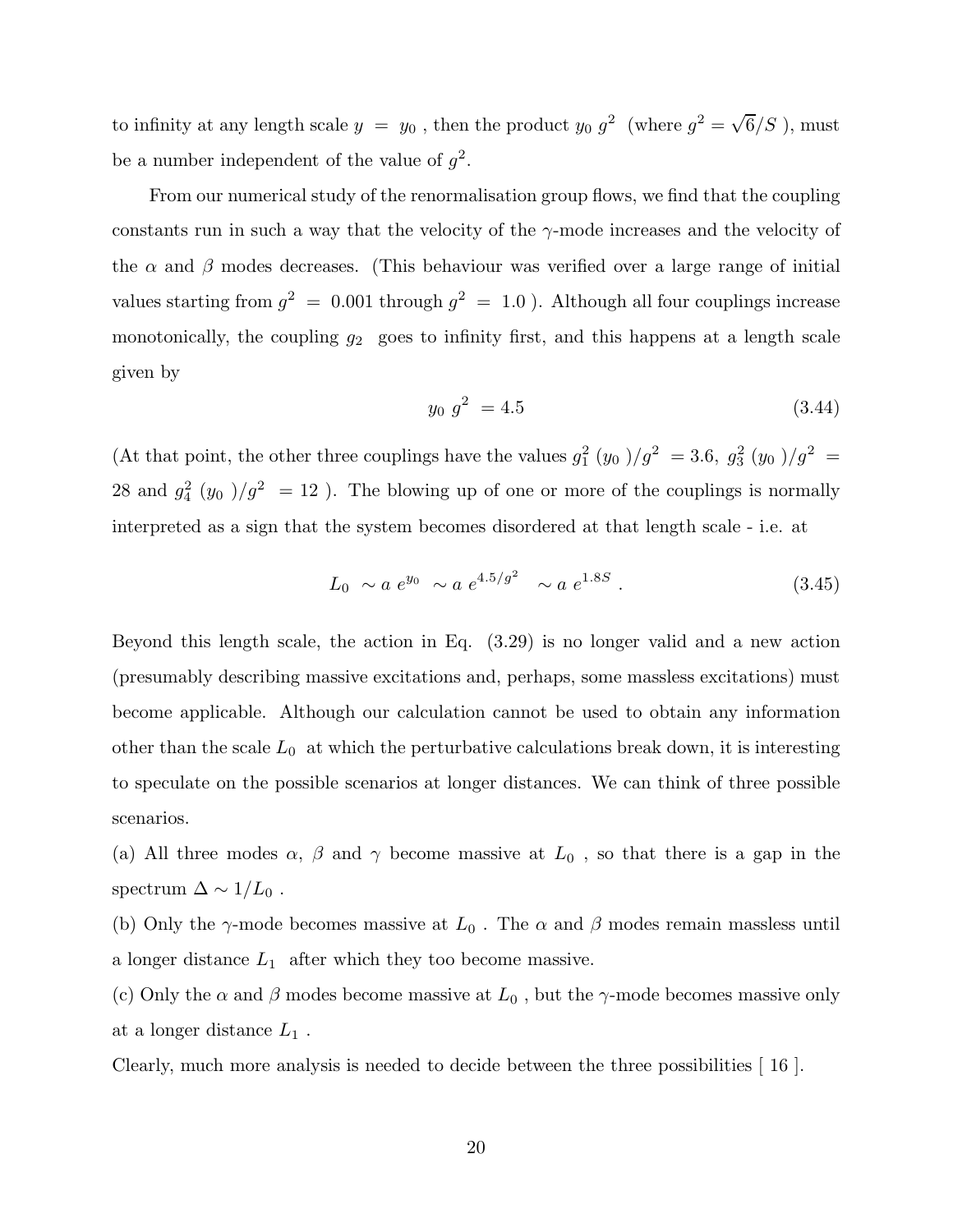## Sec. (D): A Large-N Approximation

A non-perturbative method of studying the mass generation in any field theory is to go to the large-N limit of an appropriate generalisation of the model. For the  $S^2$ model studied in Sec. 2, the generalisation to an  $S<sup>N</sup>$  model was obvious. Here, however, the obvious generalisation of  $\underline{R} \in SO(3)$  to  $\underline{R} \in SO(N)$  runs into problems. To study the  $SO(N)$ -valued field theory, it is necessary to impose the constraints using Lagrange multiplier fields. But this increases the number of degrees of freedom from  $N(N - 1)/2$ to  $N^2$ , which does not match asymptotically in the large- $N$  limit.

To find a suitable generalisation, let us write the Euclidean  $SO(3)$  -valued field theory as

$$
\mathcal{L}_E = \frac{1}{2g^2} \left[ \dot{\vec{\phi}}_1^2 + \dot{\vec{\phi}}_2^2 - (\vec{\phi}_1 \cdot \dot{\vec{\phi}}_2)^2 + \vec{\phi}_1^{\;\prime \; 2} + \vec{\phi}_2^{\;\prime \; 2} \right] \tag{3.46}
$$

where we have eliminated  $\dot{\vec{\phi}}_3^2 = \dot{\vec{\phi}}_1^2 + \dot{\vec{\phi}}_2^2 - 2(\vec{\phi}_1 \cdot \vec{\phi}_2)$  $\dot{\vec{\phi}}_2$   $)^2$ , but we still have to impose the constraints  $\vec{\phi}_1^2 = \vec{\phi}_2^2 = 1$  and  $\vec{\phi}_1 \cdot \vec{\phi}_2 = 0$ . Note that  $\mathcal{L}_E$  still exhibits the  $SO(3) \times SO(2)$  symmetry. We can now generalise the three dimensional vector fields  $\vec{\phi}_1$ and  $\vec{\phi}_2$  to N-dimensional vector fields and write the large-N Lagrangian as

$$
\mathcal{L}_E = \frac{N}{2g^2} \left[ \vec{\phi}_1^2 + \vec{\phi}_2^2 - (\vec{\phi}_1 \cdot \vec{\phi}_2)^2 + \vec{\phi}_1^{\prime 2} + \vec{\phi}_2^{\prime 2} \right]. \tag{3.47}
$$

This Lagrangian has an  $SO(N) \times SO(2)$  symmetry and since it still satisfies the same three constraints, it has  $2N - 3$  degrees of freedom. We introduce three Lagrange multiplier fields to impose the constraints and a fourth field to reduce the quartic term in (3.47) to a quadratic form. We then obtain

$$
\mathcal{L}_E = \frac{N}{2g^2} \left[ \dot{\vec{\phi}}_1^2 + \dot{\vec{\phi}}_2^2 + \vec{\phi}_1^2{}^2 + \vec{\phi}_2^2{}^2 + i\lambda_1 (\vec{\phi}_1^2 - 1) + i\lambda_2 (\vec{\phi}_2^2 - 1) \right. \n+ 2i\lambda_3 \vec{\phi}_1 \cdot \vec{\phi}_2 + \lambda_4^2 + \lambda_4 (\vec{\phi}_1 \cdot \vec{\phi}_1 - \vec{\phi}_2 \cdot \vec{\phi}_1) \right].
$$
\n(3.48)

(By integrating over the  $\lambda_i$  fields in the path integral, we get back the Lagrangian in Eq. (3.47) ). Now, by integrating out the  $\vec{\phi}_i$  fields, we compute the effective action as a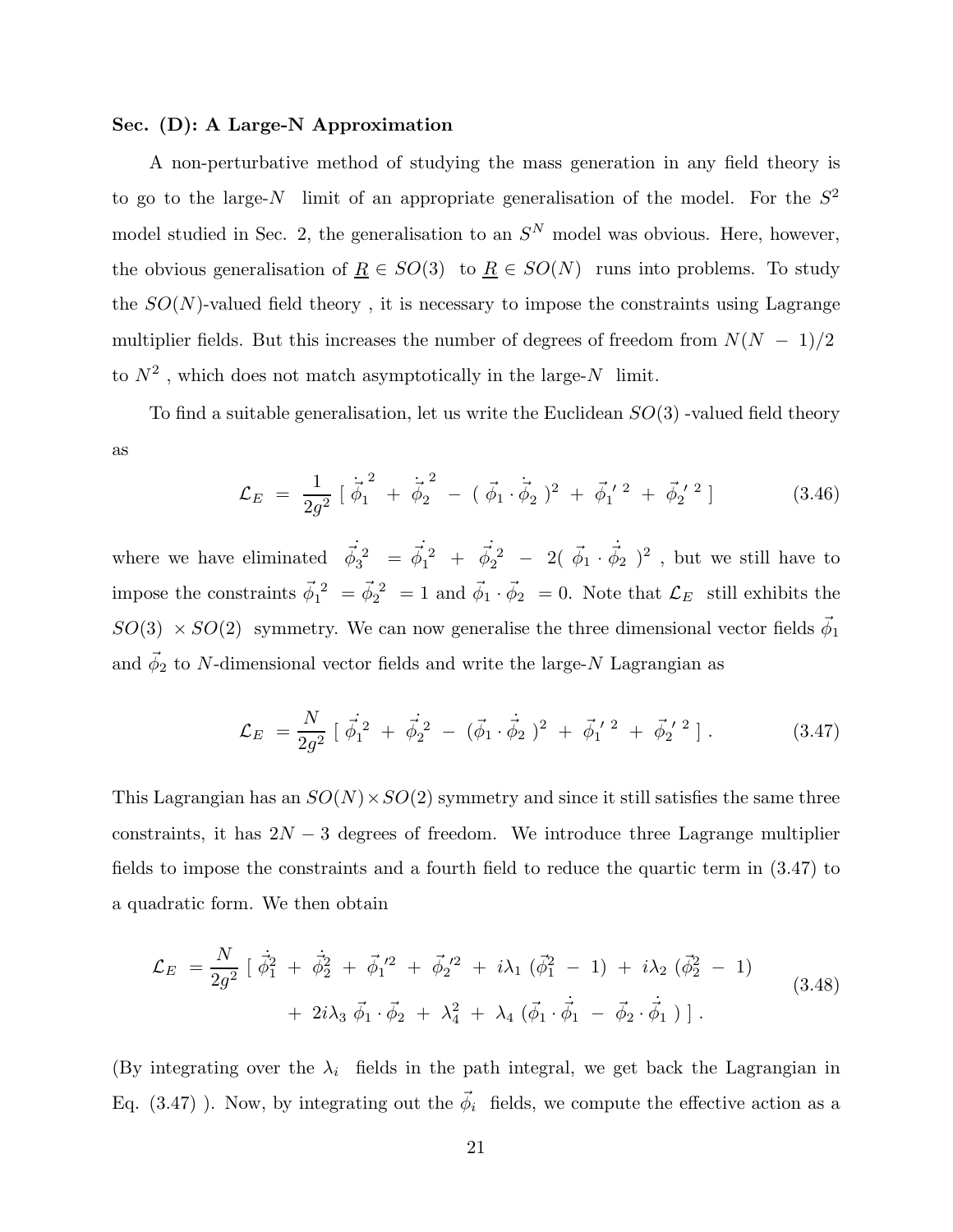function of  $\lambda_i$  as

$$
e^{-S(\lambda_i)} = \int \mathcal{D}\vec{\phi}_1 \mathcal{D}\vec{\phi}_2 \exp\left[-\int d^2x \mathcal{L}_E(\vec{\phi}_1, \vec{\phi}_2, \lambda_i)\right]
$$

$$
= \int \prod_{i=1}^N \mathcal{D}\phi_{1i} \mathcal{D}\phi_{2i} \exp\left[-\sum_{i=1}^N \int \frac{d^2k}{(2\pi)^2} M_i\right]
$$
(3.49)

where

$$
M_i = (\phi_{1i} (-k) \phi_{2i} (k)) \begin{pmatrix} k^2 + i\lambda_1 & i\lambda_3 + i\lambda_4 & k_0 \\ i\lambda_4 & k_0 & k^2 + i\lambda_2 \end{pmatrix} \begin{pmatrix} \phi_{1i}(k) \\ \phi_{2i}(-k) \end{pmatrix}
$$
 (3.50)

so that

$$
S(\lambda_i) = \frac{N}{2} \left[ -i \frac{\lambda_1}{g^2} - i \frac{\lambda_2}{g^2} \right]
$$
  
+ 
$$
\frac{N}{2} \int \frac{d^2 k}{(2\pi)^2} \left[ \ln \left\{ k^2 + \frac{i}{2} (\lambda_1 + \lambda_2) + i \sqrt{\frac{(\lambda_1 - \lambda_2)^2}{4} + (\lambda_3 + \lambda_4 k_0)^2} \right\} + \ln \left\{ k^2 + \frac{i}{2} (\lambda_1 + \lambda_2) - i \sqrt{\frac{(\lambda_1 - \lambda_2)^2}{4} + (\lambda_3 + \lambda_4 k_0)^2} \right\} \right].
$$
\n(3.51)

Because of the factor of N in  $S(\lambda_i)$ , in the large-N limit, the integral over  $\lambda_i$  in the path integral is dominated by the saddle-point of  $S(\lambda_i)$  given by  $\partial S/\partial \lambda_i = 0$ . This is found to be at  $\lambda_1 = \lambda_2 = -i m^2$  and  $\lambda_3 = \lambda_4 = 0$  where the saddle-point equation gives

$$
\frac{1}{g^2} = \int \frac{d^2k}{(2\pi)^2} \frac{1}{(k^2 + m^2)^2} \quad . \tag{3.52}
$$

Hence

$$
m = \Lambda \exp(-2\pi/g^2) = \Lambda \exp(-2.57 S)
$$
 (3.53)

where  $\Lambda$  is the ultra-violet cut-off  $a^{-1}$ . We can verify that this solution is actually a minimum by computing  $D_{ij} = \frac{\partial^2 S}{\partial \lambda_i} \frac{\partial \lambda_j}{\partial \lambda_j}$  at the saddle-point and showing that all its eigenvalues are positive. In fact,

$$
D_{ij} = \begin{pmatrix} 1/4\pi m^2 & 0 & 0 & 0\\ 0 & 1/4\pi m^2 & 0 & 0\\ 0 & 0 & 1/2\pi m^2 & 0\\ 0 & 0 & 0 & 1/g^2 \end{pmatrix}
$$
(3.54)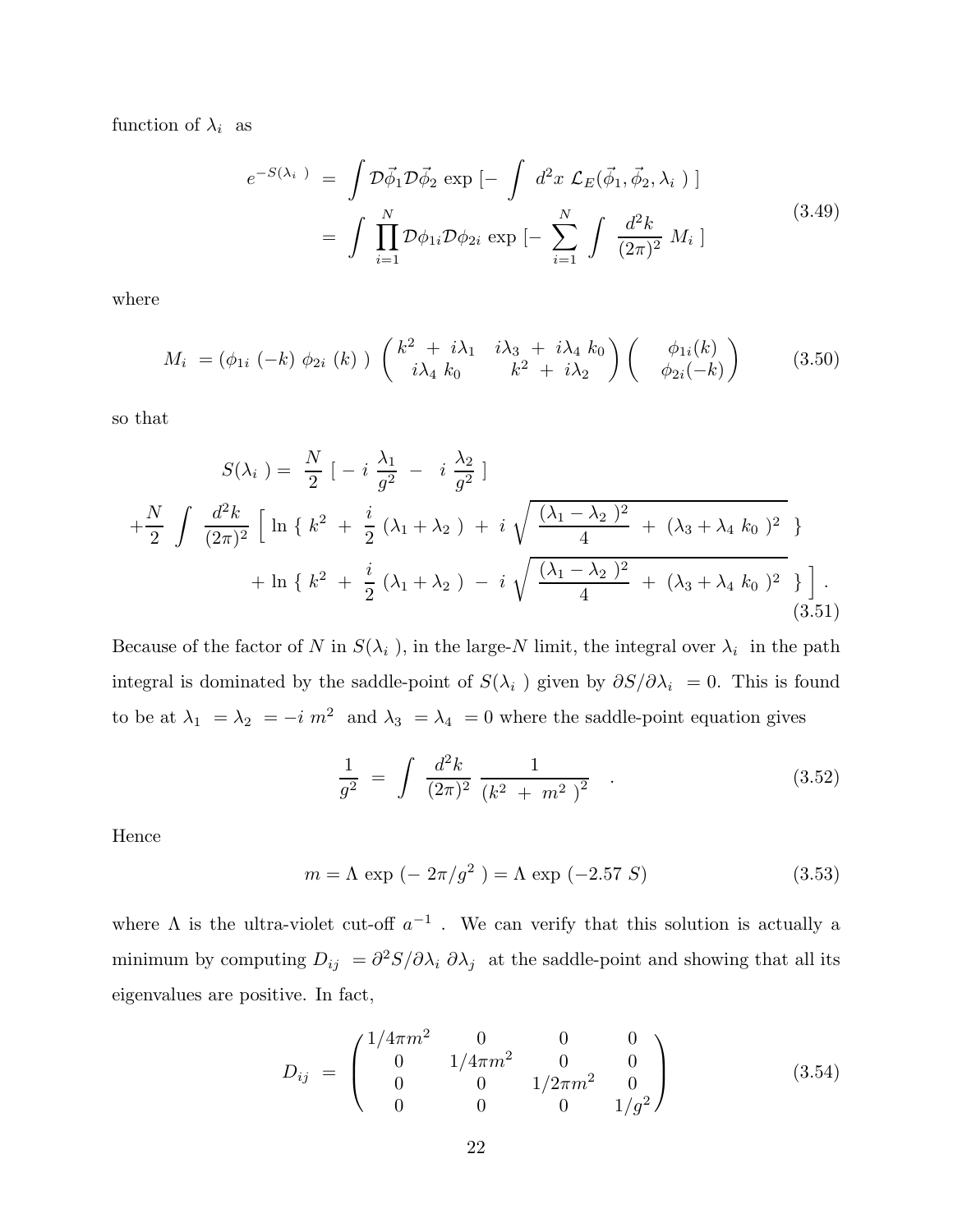at the saddle-point. Substituting the values of  $\lambda_i$  at the saddle-point back in Eq. (3.48), we find that

$$
\mathcal{L}_E = \frac{N}{4g^2} \left[ \dot{\vec{\phi}}_1^2 + \dot{\vec{\phi}}_2^2 + \vec{\phi}_1^2 + \vec{\phi}_2^2 + m^2 (\vec{\phi}_1^2 + \vec{\phi}_2^2) - 2m^2 \right], \qquad (3.55)
$$

so that all 2N fields have become massive.

Thus, the large-N approximation confirms our earlier result that the field theory of the large-S limit of the Majumdar-Ghosh model actually describes a disordered phase with a mass gap  $m \sim e^{-KS}$ , where K is some number of order one.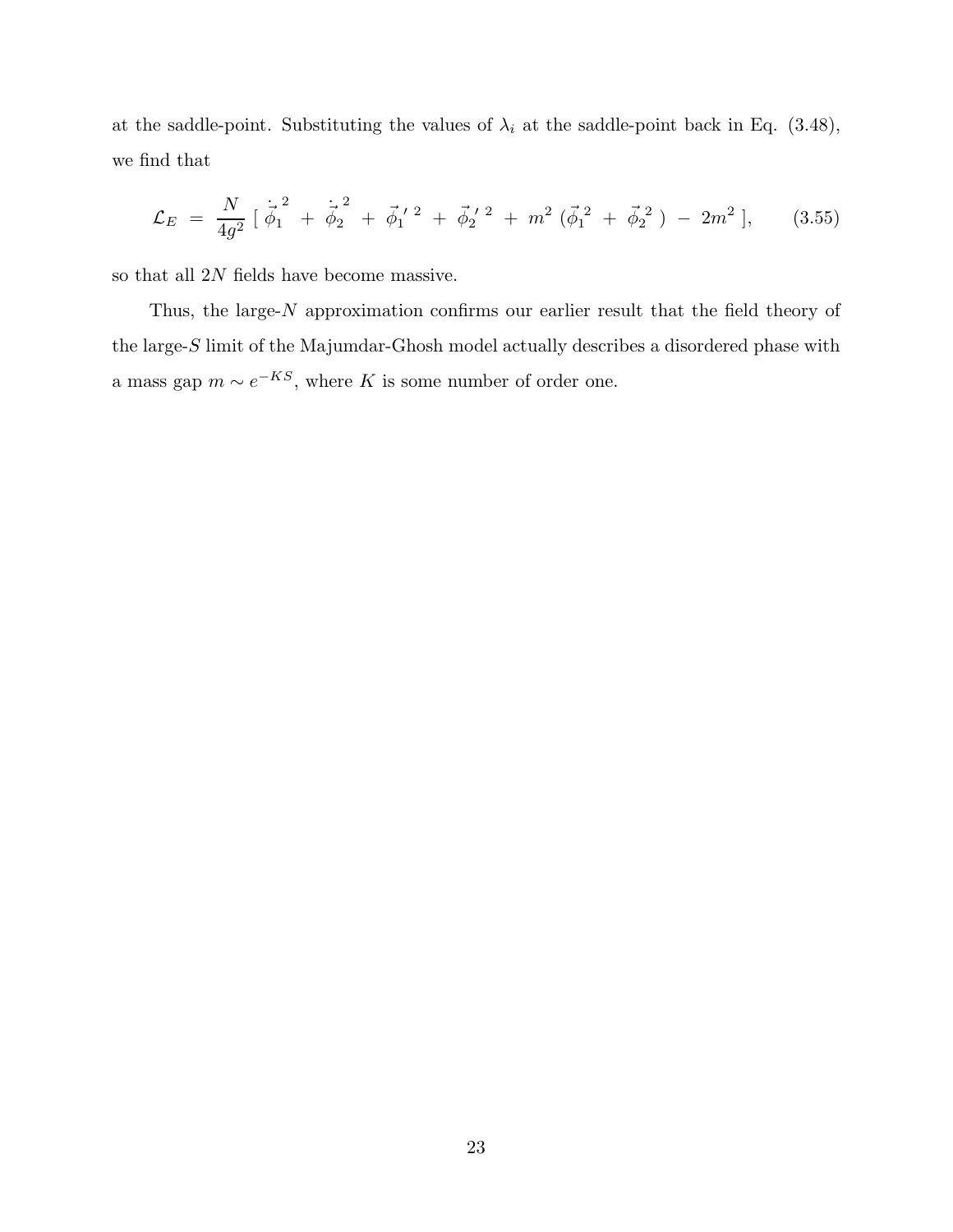## 4. Discussion and Outlook

Our results in the previous section clearly indicate that the Majumdar-Ghosh model is exponentially disordered beyond some distance scale and has a mass gap for all large spins  $S$ . Thus, for all half-integer spins, by applying the Lieb-Schultz-Mattis theorem [ 17 ], we see that the ground state has to be doubly degenerate, with each state breaking parity (defined as reflection about a site). For  $S = 1/2$ , these ground states are just the dimerised ground states mentioned at the beginning of Sec. 3. For higher half-integer spins, the ground states are not easy to visualise, although the theorem is known to hold. However, for integer spins, the degeneracy or non-degeneracy of the ground state is still an open question.

Can the procedure described in Secs. 2 and 3 be used to study general spiral phases? The derivation of the field theory presented in Secs. 2 and 3 crucially depended upon grouping together all the spins in one period and then identifying 'large' and 'small' variables. These became the non-linear fields and their canonical momenta in the long-distance field theory. This procedure clearly fails for the general spiral phase for which the classical ground state is aperiodic.

## Acknowledgments

We thank D. M. Gaitonde for comments and criticisms at all stages of this work. One of us (S.R.) would also like to thank CTS, Bangalore for hospitality during the course of this work.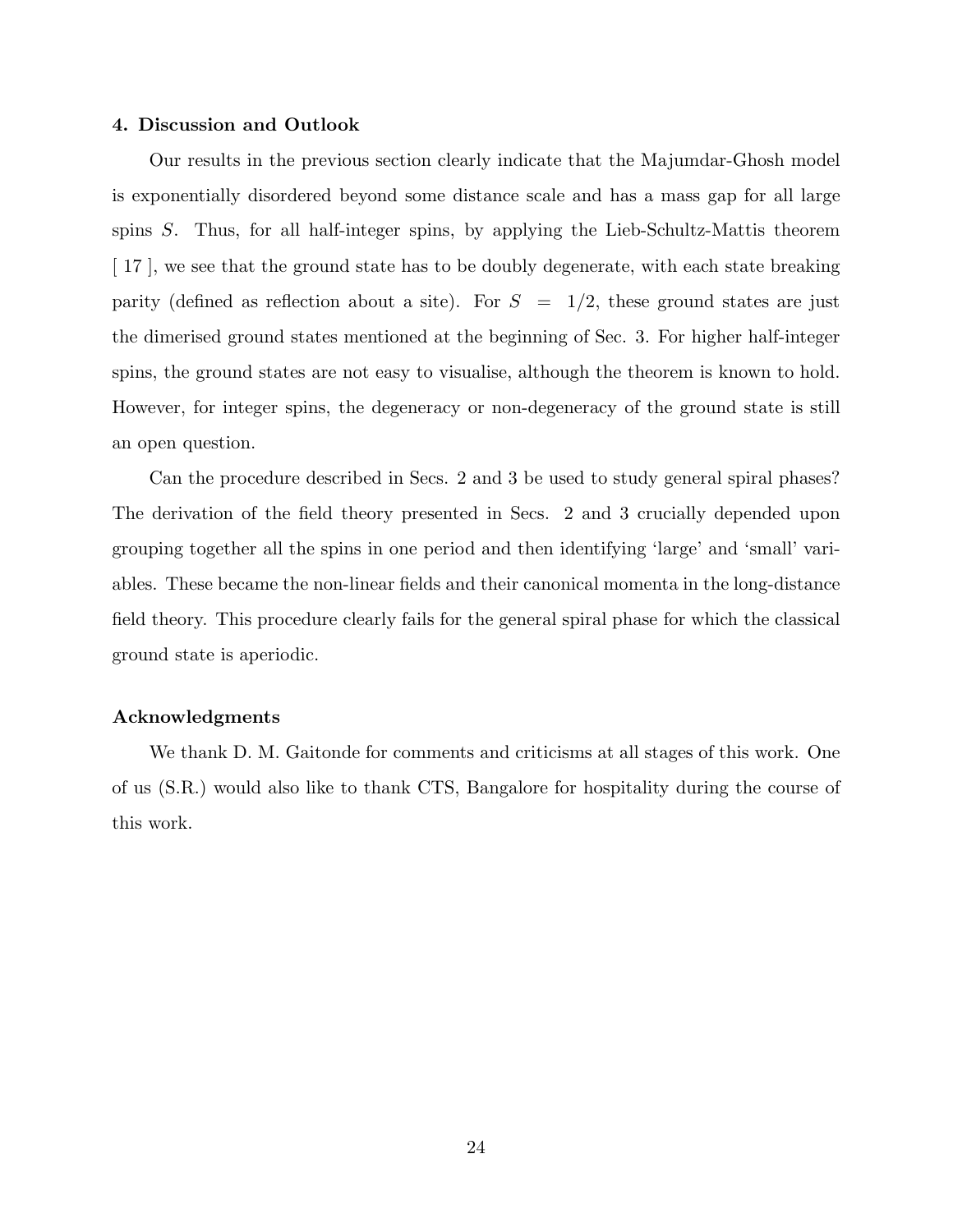## References

- 1. F. D. M. Haldane, Phys. Rev. Lett. 50, 1153 (1983); Phys. Lett.93A, 464 (1983).
- 2. I. Affleck, in Fields, Strings and Critical Phenomena, Les Houches, 1988, ed. E. Brezin and J. Zinn-Justin, (North Holland, Amsterdam,1989); I. Affleck, Nucl. Phys. B265, 409 (1986); I. Affleck, J. Phys. Cond. Matt.1, 3047 (1989); R. Shankar and N. Read, Nucl. Phys. **B 336**, 457 (1990).
- 3. T. Dombre and N. Read, Phys. Rev. B38, 7181 (1988); E. Fradkin and M. Stone, Phys. Rev. B38, 7215 (1988); X. G. Wen and A. Zee, Phys. Rev. Lett. 61, 1025 (1988); F. D. M. Haldane, Phys. Rev. Lett. 61, 1029 (1988).
- 4. S. Chakravarty, B. I. Halperin and D. R. Nelson, Phys. Rev. B39, 2344 (1989).
- **5.** J. G. Bednorz and K. A. Müller, Z. Phys. **B 64**, 189 (1986).
- 6. I. Affleck and B. Marston, Phys. Rev. B 37, 3774 (1988); X. G. Wen, F. Wilczek and A. Zee, Phys. Rev. B 39, 11413 (1989).
- 7. T. Dombre and N. Read., Phys. Rev. B39, 6797 (1989).
- 8. C. K. Majumdar and D. K. Ghosh, J. Math. Phys. 10, 1388 (1969); C. K. Majumdar, J. Phys. C3, 911 (1970).
- 9. J. Villain, J. de Phys. (Paris) 35, 27 (1974).
- 10. P. W. Anderson, Phys. Rev. 86, 694 (1952) ; M. J. Klein and R. S. Smith, ibid, 80, 1111 (1950).
- 11. S. Coleman, Comm. Math. Phys. 31, 259 (1973); N. D. Mermin and H. Wagner, Phys. Rev. Lett. 17, 1133 (1966).
- 12. I. Affleck, T. Kennedy, E. H. Lieb and H. Tasaki, Comm. Math. Phys. 115, 477 (1988).
- 13. H. Nishimori and S.J. Miyake, Prog. of Theor. Phys. 73, 18 (1985).
- 14. A. P. Balachandran, G. Marmo, B.-S. Skagerstam and A. Stern, *Classical Topology and* Quantum States, (World Scientific, Singapore, 1991); A. P. Balachandran, G. Marmo, B.-S. Skagerstam and A. Stern, Gauge Theories and Fibre Bundles - Applications to Particle Dynamics, Lecture Notes in Physics, 188 (Springer-Verlag, Berlin, 1983); A.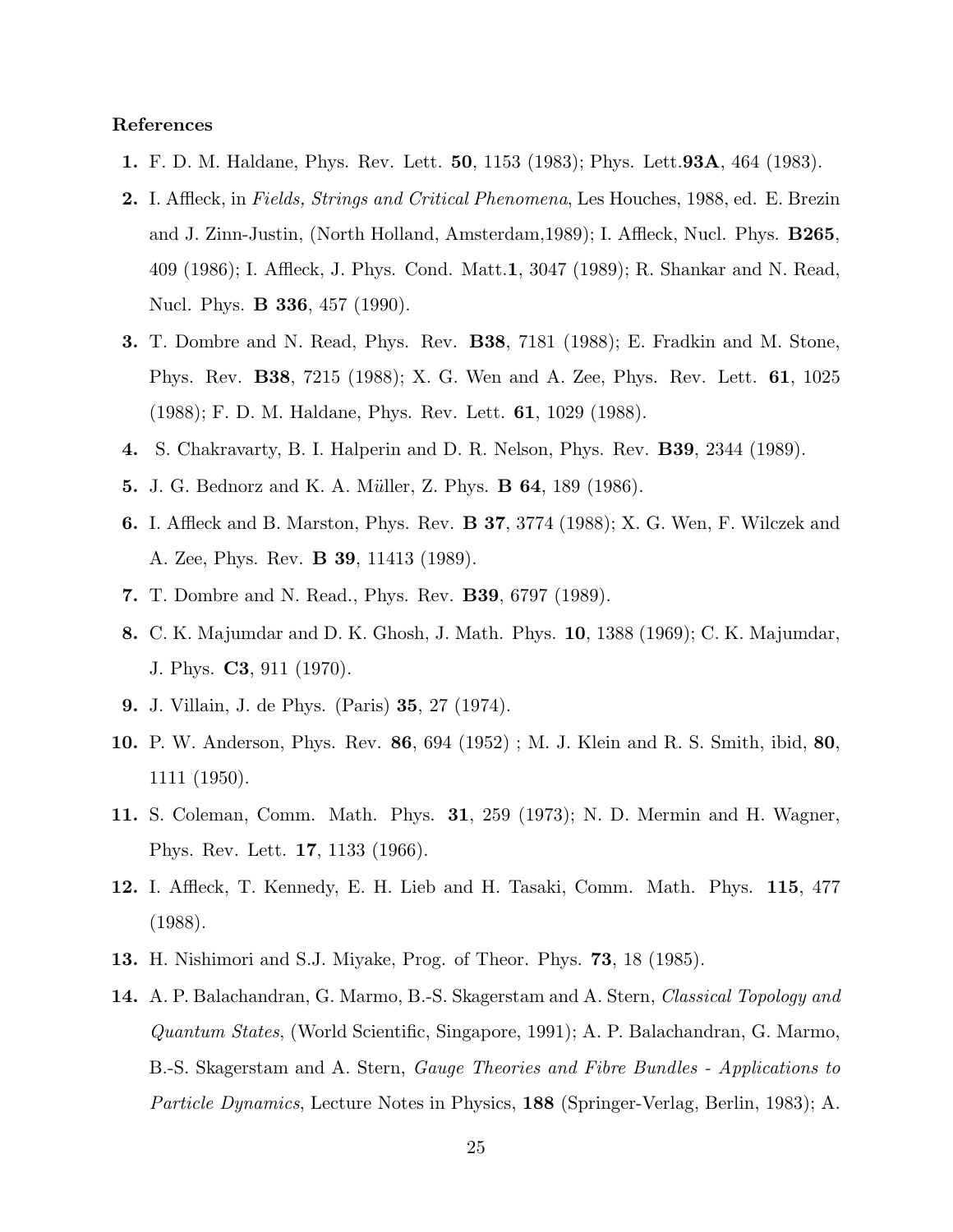P. Balachandran, S. Borchardt and A. Stern, Phys. Rev. D17, 3247 (1978).

- 15. E. Brézin and J. Zinn-Justin, Phys. Rev. **B14**, 3110 (1976); A. M. Polyakov, Phys. Lett. B59, 79 (1975).
- 16. S. Rao and D. Sen, work in progress.
- 17. E. H. Lieb, T. Schultz and D. J. Mattis, Ann. Phys. (N. Y.) 16, 407 (1961); I. Affleck and E. H. Lieb, Lett. Math. Phys. 12, 57 (1986).